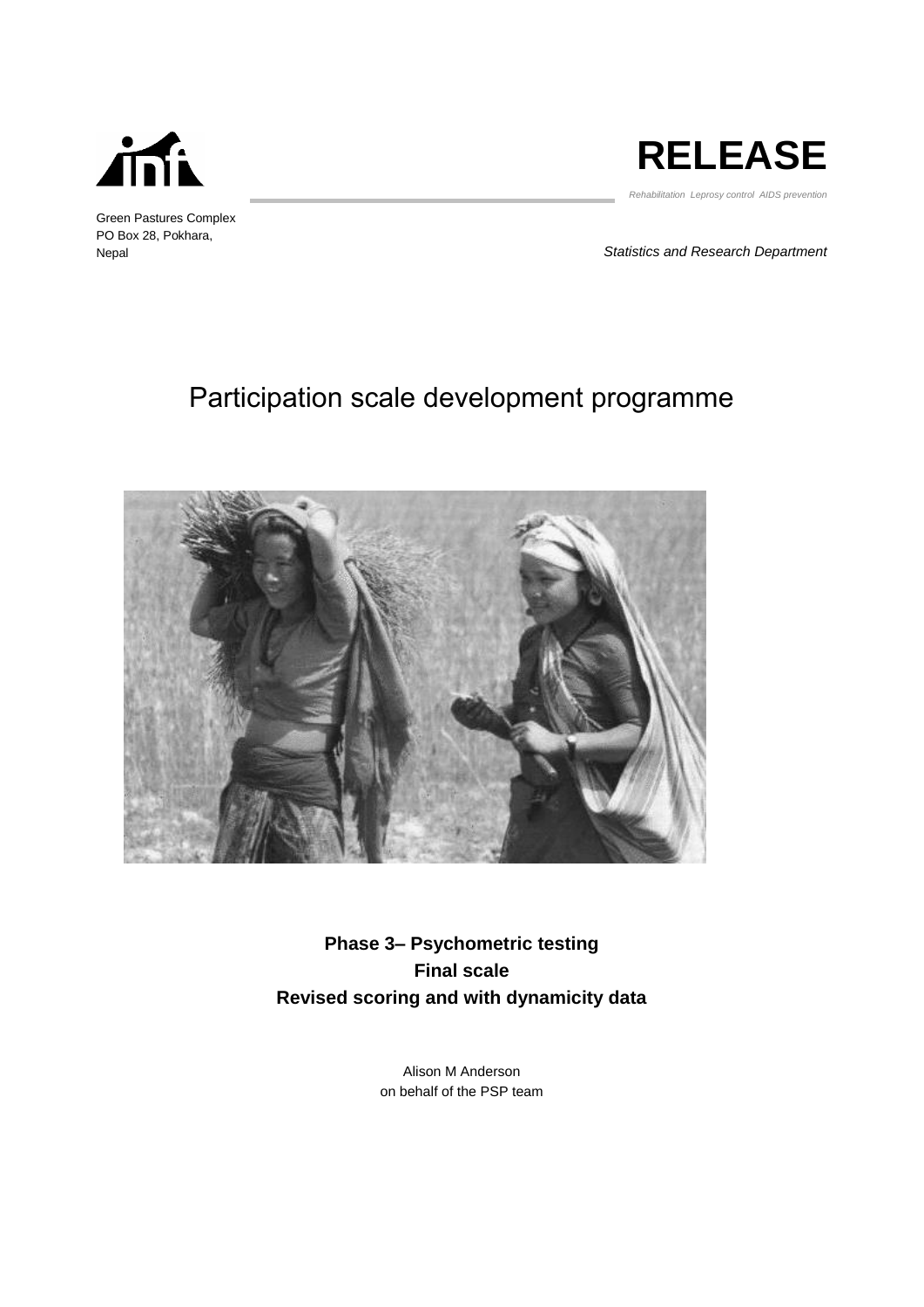## Document information

Version No: 5 17/08/2016

Filename: Anderson et al 2004 P-scale Phase 3 Report - psychometric validation.docx

Creation date: New version with dynamicity data and rescoring 30th January 2004

Created by: Alison Anderson

This document is an update of an earlier version which was completed before the dynamicity aspects of the scale were addressed. It therefore includes extra data in many sections. The scoring was revised in the final workshop.

The information in this document should be used in conjunction with the P Scale questionnaire versions 2 [22 questions] and 3 [18 questions].

The P-Scale has been developed by the P Scale team, with funding from ILEP partners – GLRA, TLMI, ALM and resource from centres worldwide. It is the intellectual property of the P Scale team.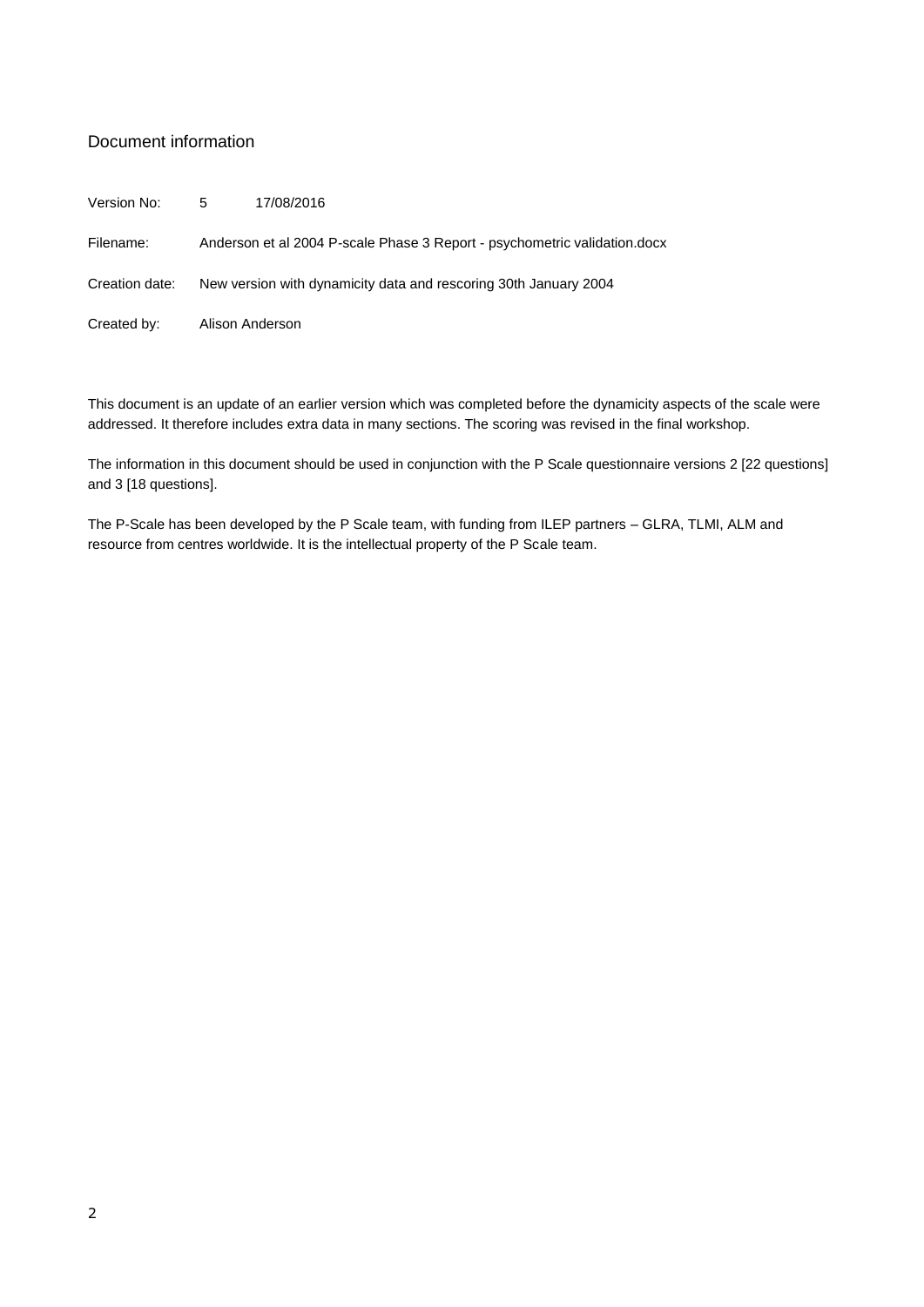# Table of contents

| <b>Document information</b>               | 2  |
|-------------------------------------------|----|
| Summary                                   | 4  |
| <b>Recommendations</b>                    | 4  |
| Background                                | 5  |
| The draft scale                           | 5  |
| <b>Psychometric testing</b>               | 5  |
| Data handling                             | 6  |
| <b>Cleaning in centres</b>                | 6  |
| <b>Computerised checks</b>                | 6  |
| <b>Systematic changes</b>                 | 6  |
| Demography                                | 7  |
| <b>General and medical information</b>    | 7  |
| <b>Social information</b>                 | 8  |
| Scale performance & internal consistency  | 9  |
| Questions validity and endorsement        | 9  |
| <b>Timing</b>                             | 9  |
| Scoring and full scale use                | 9  |
| Internal consistency                      | 10 |
| Inter-rater                               | 11 |
| <b>Scale score</b>                        | 11 |
| <b>Individual questions</b>               | 13 |
| Stability                                 | 15 |
| <b>Scale score</b>                        | 15 |
| <b>Individual questions</b>               | 17 |
| Discrimination                            | 18 |
| <b>Equivalence of groups</b>              | 18 |
| <b>Comparison of scores</b>               | 19 |
| External validity                         | 20 |
| <b>Expert assessment</b>                  | 20 |
| <b>Association with self assessment</b>   | 21 |
| <b>Association with BMI</b>               | 21 |
| <b>Association with impairment status</b> | 22 |
| Association with age and gender           | 22 |
| Association with age and gender           | 23 |
| <b>Association with social conditions</b> | 23 |
| Dynamicity                                | 24 |
| <b>Scale score</b>                        | 24 |
| <b>Comparison with self assessment</b>    | 26 |
| Recommendations for monitoring use        | 26 |
| Screening tool                            | 27 |
| <b>Yes/No configuration</b>               | 27 |
| <b>Question reduction</b>                 | 27 |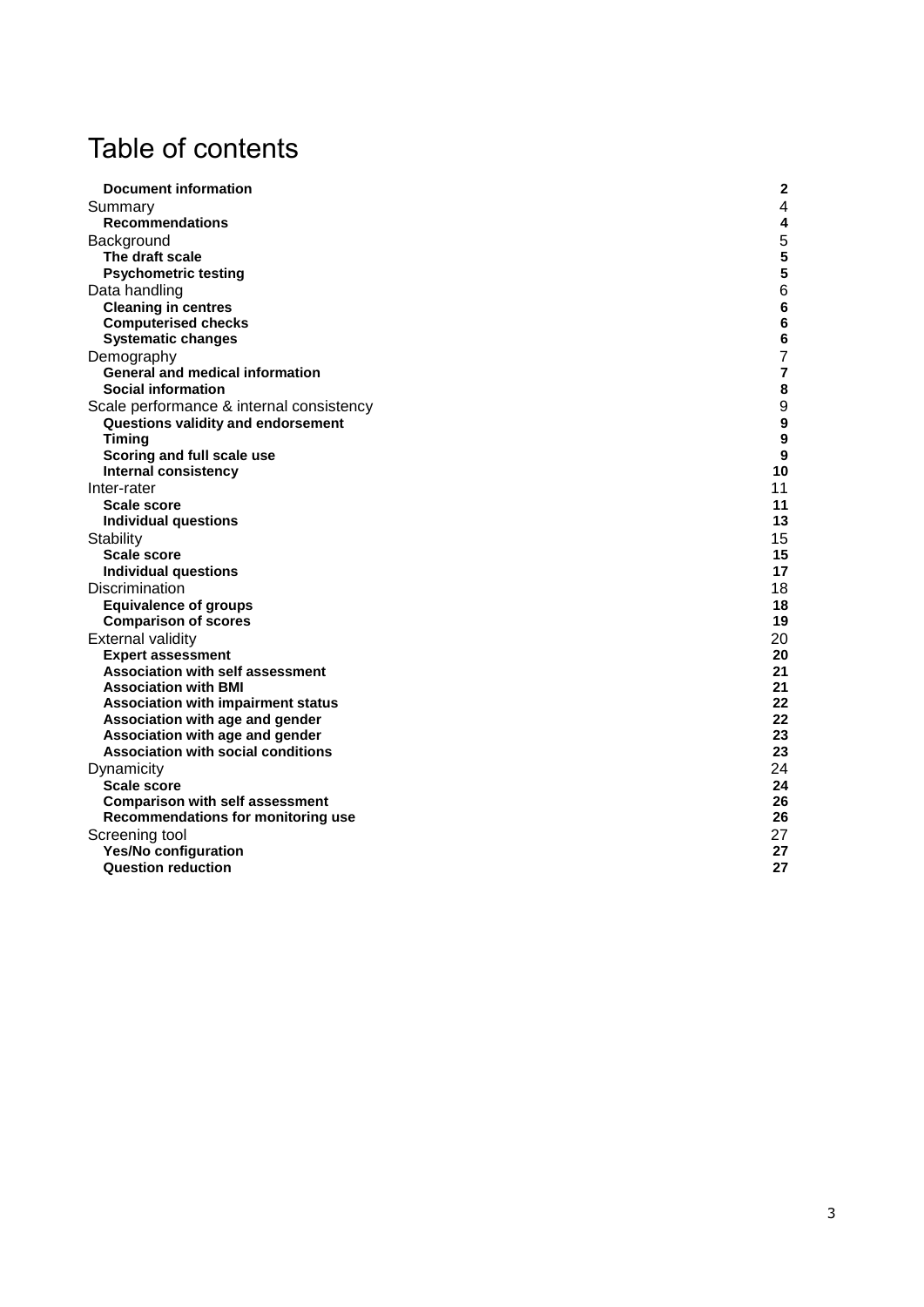# Summary

The first and second parts of the psychometric testing for the P Scale have been completed.

The original scale showed some evidence of redundancy. A second review in terms of coverage, endorsement and internal consistency removed four questions to give an 18-question scale.

Inter-interviewer agreement is good at 0.80, [n=296], although some questions in some centres have poorer reliability coefficients. Short-term stability is also good at 0.83 [n=210].

The scale discriminates between people with disability and their unaffected peers. A cut-off for the diagnosis of 'participation restriction' is suggested at a score of 12, a score of 13 or above indicating participation restriction. This cutoff is set at the 95%ile of the observed data; local studies will be necessary to determine appropriate cut-offs in particular target populations and resource settings.

The scale score is significantly associated with the score given by experts. There is also an association with the selfassessment, and with the impairment status as defined by the EHF score although the trends are not perfect. There is no obvious association with BMI; the correlation coefficient was statistically significant but very small.

There were other associations with age, social status and location. These may be true effects – that is, greater participation restriction associated with disability in these sub-groups.

The scale shows differences in score after a life change which mirror the differences expressed by the clients themselves. In many cases these differences are likely to be insignificant; this finding appears to be consistent with reality and not a performance limitation in the scale itself. The scale can be considered to be dynamic, but recommendations should be made for limits on the time frame over which genuine change could be expected and the interpretation of the magnitude of changes.

## Recommendations

The technical properties of the scale are adequate to currently enable recommendation of use of the scale in cross sectional studies and in long term follow up of both individuals and groups.

It is possible that the scale may be shortened, with associated loss of technical properties; this may be useful as a population screening tool.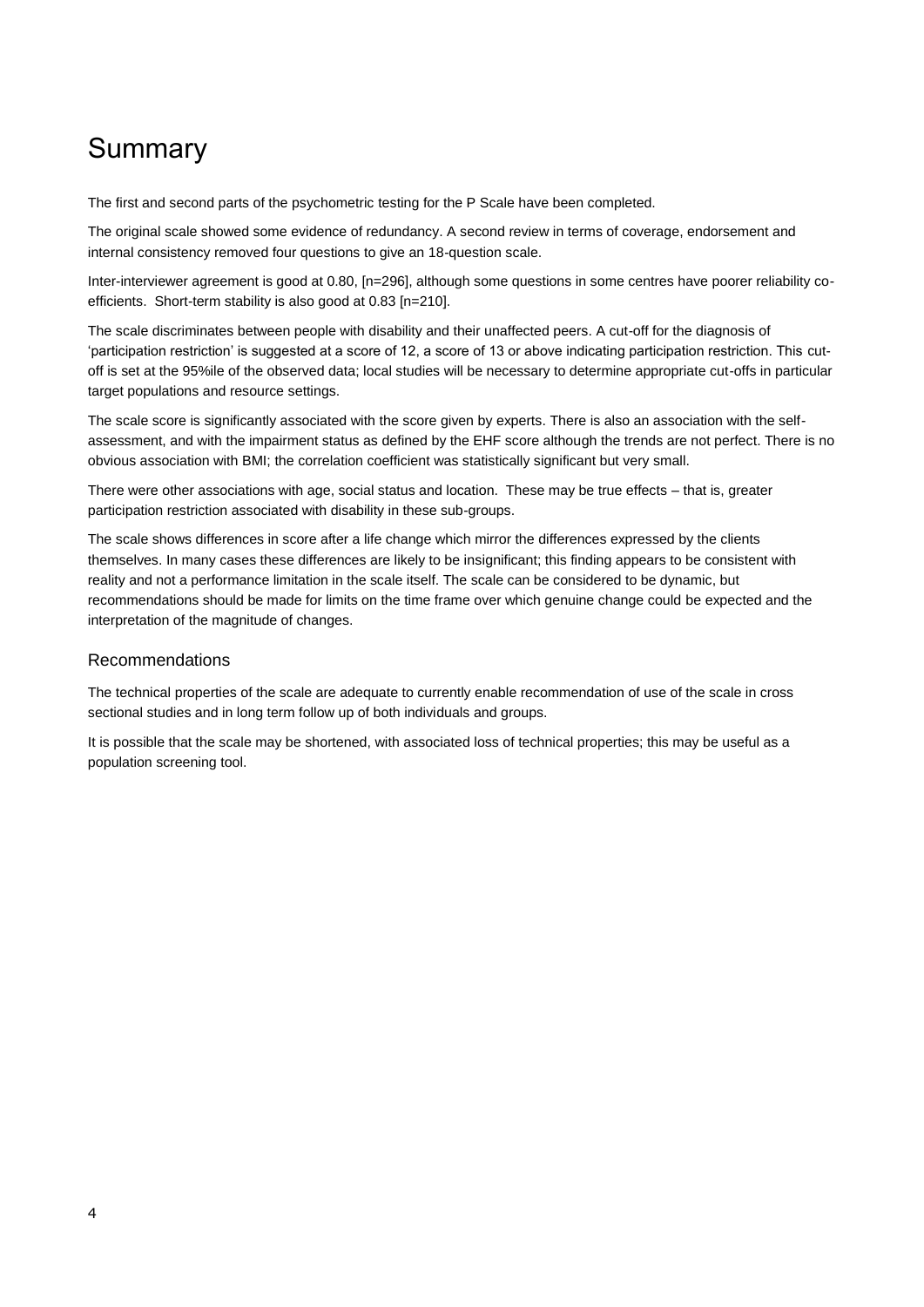# **Background**

Improvement in social participation should be a key outcome of interventions in socio-economic rehabilitation. Up to now, no objective measure of participation has been available for use. Different individuals visiting a client/patient see the situation differently, and simple comparison between people or measurement of change within a situation has been difficult. Based on observed and spoken indicators of participation from observational studies, a scale has been developed to simplify and standardise measurement of participation [or restrictions in participation], particularly in the context of clients who previously had leprosy. The scale will be primarily for use in assessment of socio-economic rehabilitation and therefore will emphasise domains of participation that reflect this aspect and will be tested amongst this population of people.

Phases 1 and 2 of the scale development study comprised item generation and item selection. This phase, phase 3 covered the psychometric testing of the draft scale. The results are given in this document.

## The draft scale

The draft scale was produced from the questionnaire by classical scale development techniques. Endorsement was checked and a selection made of the questions with highest endorsement over all centres and both genders. For the shortlist, discrimination and homogeneity were checked and the items subjected to factor analysis. The approximate appropriate weighting for the responses was determined using multivariate techniques. The vision at this stage was to produce a draft scale that could be administered in 20-30 minutes, has good mathematical properties and is culture and gender free. The draft scale contained 22 items, with six potential responses [same as everyone else, not relevant, no problem, small problem, medium problem, large problem]

## Psychometric testing

The psychometric testing programme looked at four features, which are desirable for a scale used for routine monitoring and evaluation.

Two features are based on the concept of reliability, which is defined as the ratio between true subject variability and the observed subject variability, which includes measurement error.

In an experimental situation where clients are interviewed by different staff members, the measurement error will come from the interview technique etc, as long as the time interval between interviews does not include a real change in the client's life. This is termed *inter-observer reliability.*

If the clients are interviewed by the same staff member after a period where no intervention/change has taken place, then the measurement error will reflect only short-term changes. This measurement is termed s*tability.*

In addition, this phase has looked at *dynamicity,* defined as sensitivity to change, and will make some estimate of *discrimination* [the ability to detect a difference between 'Control' and 'leprosy & disability' situations], and of *validity* in comparison with other measures.

The psychometric testing analysis suggested good properties of the 22-question scale, with the possibility of some redundancy. Expert review highlighted four questions for removal. This document gives the results of reanalysis of the final 18-item scale.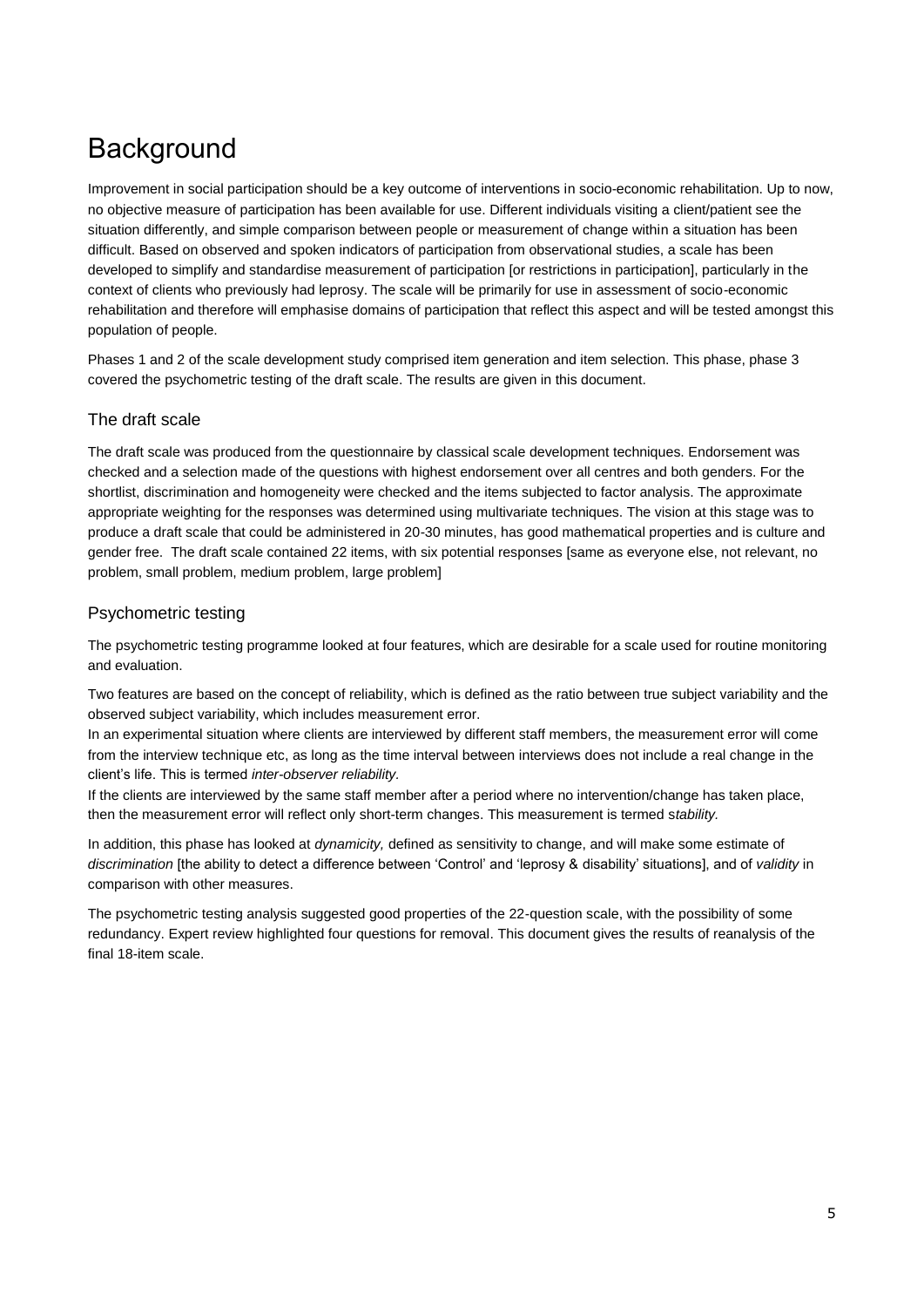# Data handling

Data were generated in eight centres over three countries. Each centre entered data into an identical database; databases were merged for analysis. Each centre was responsible for its own training of interviewers, organisation of interviews and data entry. Each centre was requested to make a 100% check of data entry.

A checklist of questions was provided to check whether the person being interviewed had undergone a significant life change since the previous interview. Significant life changes included medical concepts such as a hospital admission as well as social concepts such as a death in the family or a change in employment. Life changes between interviews make the interview ineligible for inter-rater and stability [since the data are *expected* to change] but are required for eligibility for dynamicity, since the test is measuring responsiveness to change. Centres were responsible for monitoring the inclusion of interviews into each part of the study.

A randomisation table was provided for each centre, to ensure that there was a balance between interviewers and first, second and third interviews.

## Cleaning in centres

Centres were asked to make a 100% manual check, before the data were passed through for analysis.

## Computerised checks

All possible cross tabulations were made, and anomalies highlighted. These included missing data, especially where one part of the question was coded missing and the other had an appropriate answer recorded. Range checks were made, including for derived variables such as time taken to complete the interview. Queries were referred to the centres for review and comment or correction.

### Systematic changes

The computerised checks highlighted four systematic problems:

- Controls cannot logically answer question J27, which refers to talking about the health condition. Interviewers had solved this issue is a variety of ways. All results for this question for controls were recoded to 8, 9 [not answered, missing].
- People who live alone cannot logically answer question f8, about sharing food *in the home.* All results for this question, for people who have answered 'alone' to the question about living conditions, have been recoded to 8,1[not answered, no problem]
- People who live on a pension probably do not need to work, and find difficulty answering questions g9 and g10. Where the interviewer has made this note, the answers have been recoded to 3, 1 [irrelevant, no problem]. A note as to how to code this option must be added to the q by q.
- People have occasionally not answered the first part of the question, but given a valid answer for the second part, or have answered 'irrelevant' to the first part, but gone on to answer the second part indicating a problem with this 'irrelevancy'. This will require discussion at the review workshop, to determine if better instructions can give a more consistent use of coding.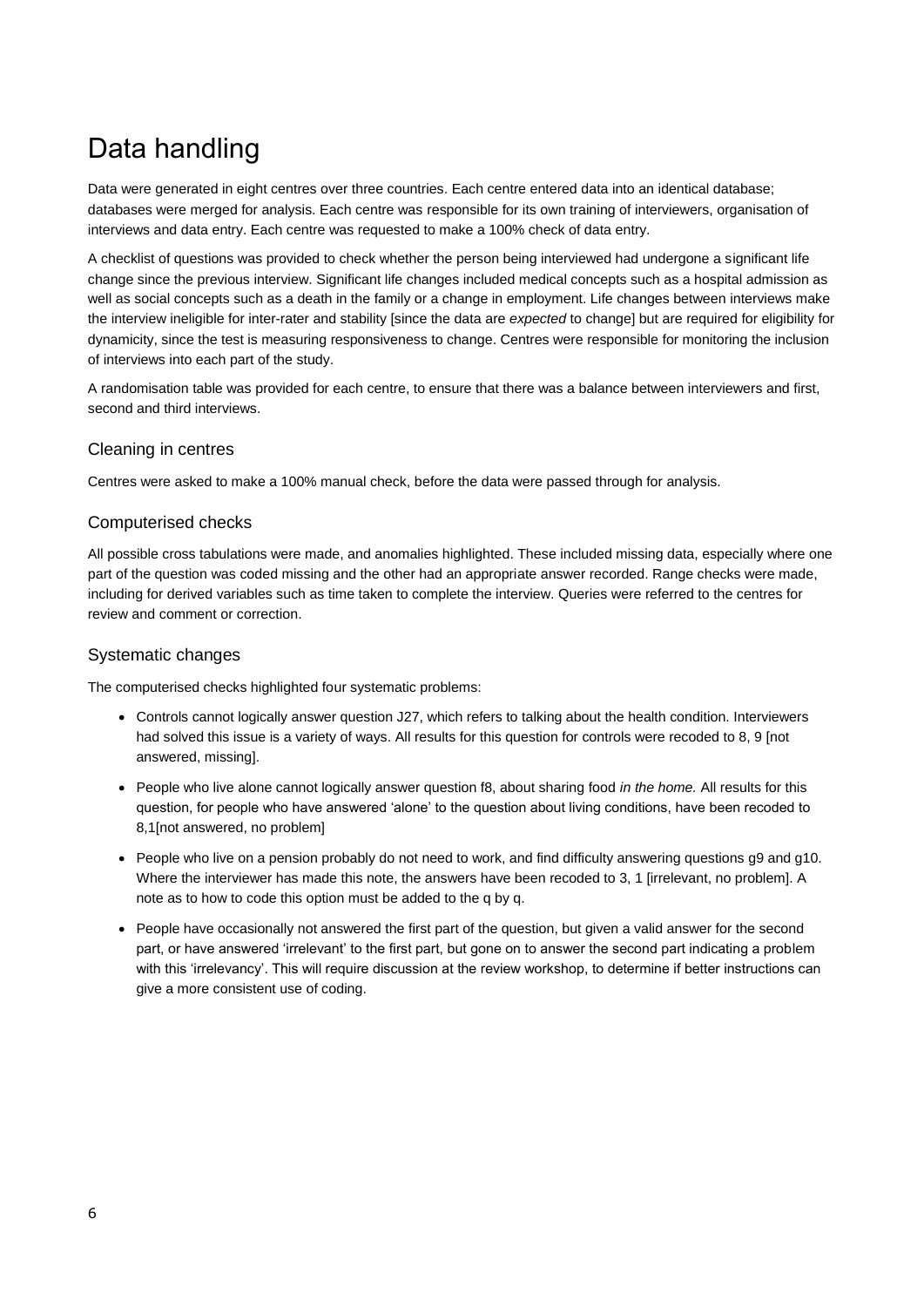## Demography

Over the eight centres there are 1382 interviews which appear to have valid data.

Of these interviews, 682 are first interviews, either for cases or for controls. A further 335 inter-rater interviews, coded 2, have been performed [limited time interval, different interviewer]. For stability, 218 interviews [3, short time interval, same interviewer] are now complete. There are 147 interviews coded for dynamicity, this includes some interviews where there was a change in the situation, which makes these interviews ineligible for inter-rater or stability, but the timescale may or may not be suitable for dynamicity.

|                 |              | <b>INTERVIEWN</b> |     |     |     |       |
|-----------------|--------------|-------------------|-----|-----|-----|-------|
| <b>PLACE</b>    |              | 1                 | 2   | 3   | 4   | Total |
|                 |              |                   |     |     |     |       |
| <b>BRAZIL</b>   |              | 106               | 33  | 15  | 26  | 180   |
| DAYA            |              | 75                | 41  | 48  | 0   | 164   |
| <b>KARIGIRI</b> |              | 55                | 32  | 29  | 14  | 130   |
| <b>KOLKOTA</b>  |              | 100               | 46  | 34  | 19  | 199   |
| <b>NAINI</b>    |              | 150               | 47  | 30  | 23  | 250   |
| <b>NEPAL</b>    |              | 67                | 31  | 15  | 45  | 158   |
| <b>SALUR</b>    |              | 78                | 77  | 33  | 10  | 198   |
| VADA            |              | 51                | 28  | 14  | 10  | 103   |
|                 | <b>Total</b> | 682               | 335 | 218 | 147 | 1382  |

### General and medical information

Of the first interviews, 185 were for controls, people without a disabling or stigmatising health condition whose interviews will be used for the tests of discrimination.

There were 497 interviews of people with disability, 496 have gender recorded. The male: female ratio was 1.5:1, with 295 males in the sample. The majority of the people interviewed were affected by leprosy, as expected. Polio was the next most common condition. People

classified as 'Other' include amputees and people with post burn contractures, other traumatic injury, blindness, deafness and congenital

deformity, amongst others.

A disability grading using the EHF score was recorded for 359 people. Over 80% of people had impairment in at least one eye, hand or foot, and over 50% of people had impairment in more than one eye, hand or foot.

|               | <b>GENDER</b>                      |      |           |
|---------------|------------------------------------|------|-----------|
| <b>AGEGRP</b> | F                                  |      | M   Total |
|               | ---- <del>-</del> ---------------- |      |           |
| 10 to 19      | 22                                 | 19 I | 41        |
| 20 to 29      | 37                                 | 52 I | 89        |
| 30 to 39      | 30                                 | 66 I | 96        |
| 40 to 49      | 38                                 | 60 I | 98        |
| 50 to 59      | 43                                 | 55 I | 98        |
| 60 to 69      | 31                                 | 37 I | 68        |
| 70 to 79      | Ω                                  | 6    | 6         |
|               |                                    |      |           |
| <b>Total</b>  | 201                                | 295  | 496       |

| <b>Health condition</b> |  |      |     |                      |              |   |               |       |
|-------------------------|--|------|-----|----------------------|--------------|---|---------------|-------|
| <b>PLACE</b>            |  | l CP |     | <b>LEPROSY OTHER</b> | <b>POLIO</b> |   | SPINAL STROKE | Tota1 |
|                         |  |      |     |                      |              |   |               |       |
| <b>BRAZIL</b>           |  | 5    | 50  | 10                   | 5            |   | 0             | 71    |
| <b>DAYA</b>             |  | 0    | 34  | 14                   | 10           | 0 | 0             | 58    |
| <b>KARIGIRI</b>         |  | 0    | 25  | 13                   | 1            |   | 0             | 40    |
| <b>KOLKOTA</b>          |  | 0    | 60  |                      | 3            | 0 | 0             | 70    |
| <b>NAINI</b>            |  | 0    | 99  | 6                    | 15           | 0 | 4             | 124   |
| <b>NEPAL</b>            |  | 0    | 45  | 8                    | 0            | O | 0             | 53    |
| <b>SALUR</b>            |  | 0    | 30  | 4                    | 11           | 1 | 2             | 48    |
| <b>VADA</b>             |  | 0    | 24  | 5                    | 3            |   | 0             | 33    |
| Total                   |  | 5    | 367 | 67                   | 48           | д | 6             | 497   |

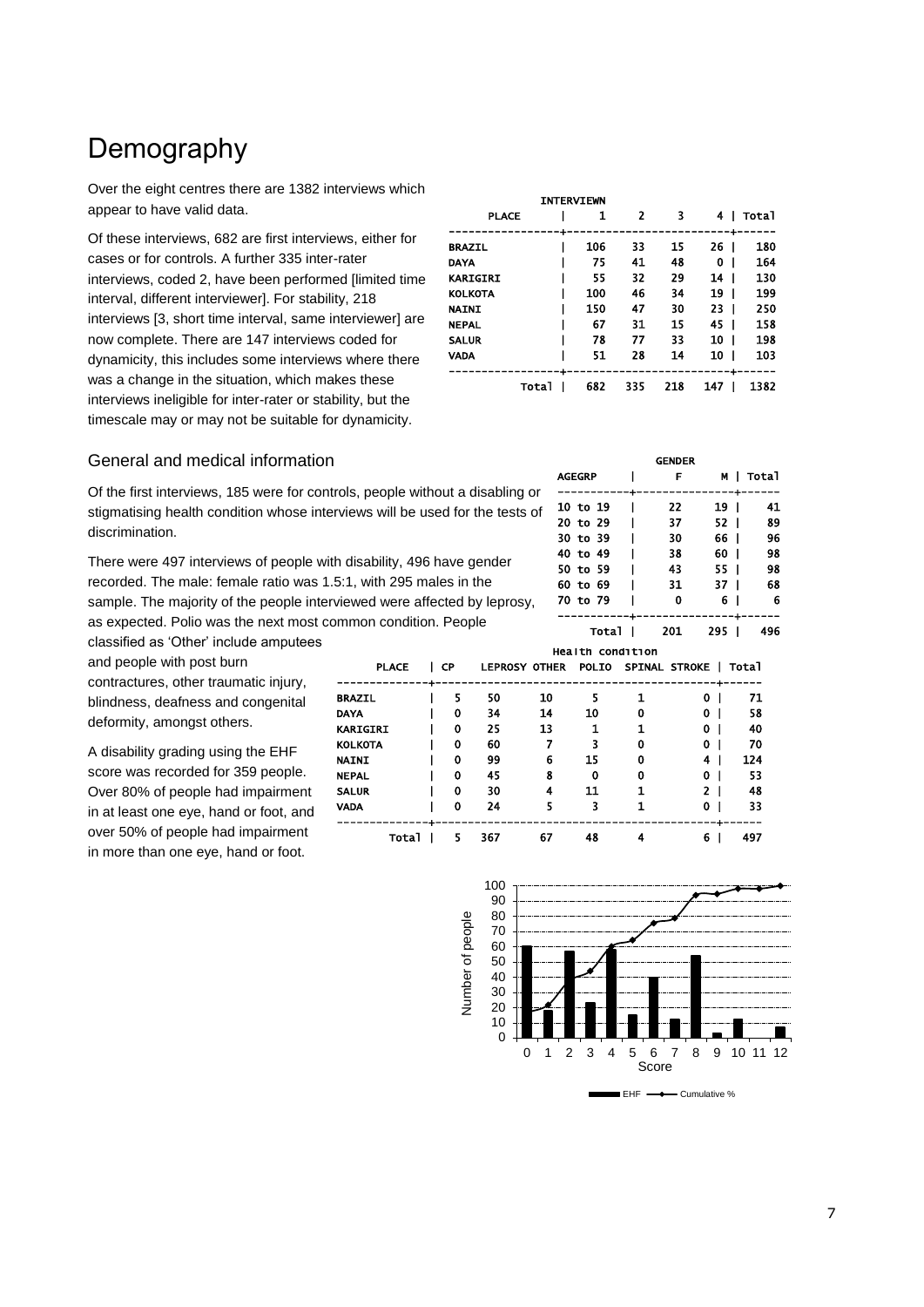## Social information

Information was collected about work and living situation only. Of the 497 people interviewed who had disease or disability, 184 [37%] were unemployed; the remainder were split between full employment [39%] and part time employment [24%]. Unsurprisingly it was common for people to be working around the house and their land [25%], although over 22% were involved in labouring. This reflects the rural urban split of the sample – 61% of the people came from rural communities.

An estimate of caste or social status was made in all countries. High social status groups accounted for 12%, 35% were from the lowest strata, and 53% were recorded as mid groups. Over half of the people were recorded as living in a nuclear family, with a further 36% living in a joint /extended family. The balance between these two groups is unexpected, since the culture in India and Nepal is to live in a joint family setting. This may be a reflection of the participation restrictions associated with leprosy, or the trends towards migration and urbanisation. Over half of the people are currently married, with a further 20% as yet unmarried. The norm for these people however, is to be married and living in a family setting. Alternatives, such as leprosy communes and nursing homes, along with being unmarried because marriage was not an available option are the situation about 10% of the people.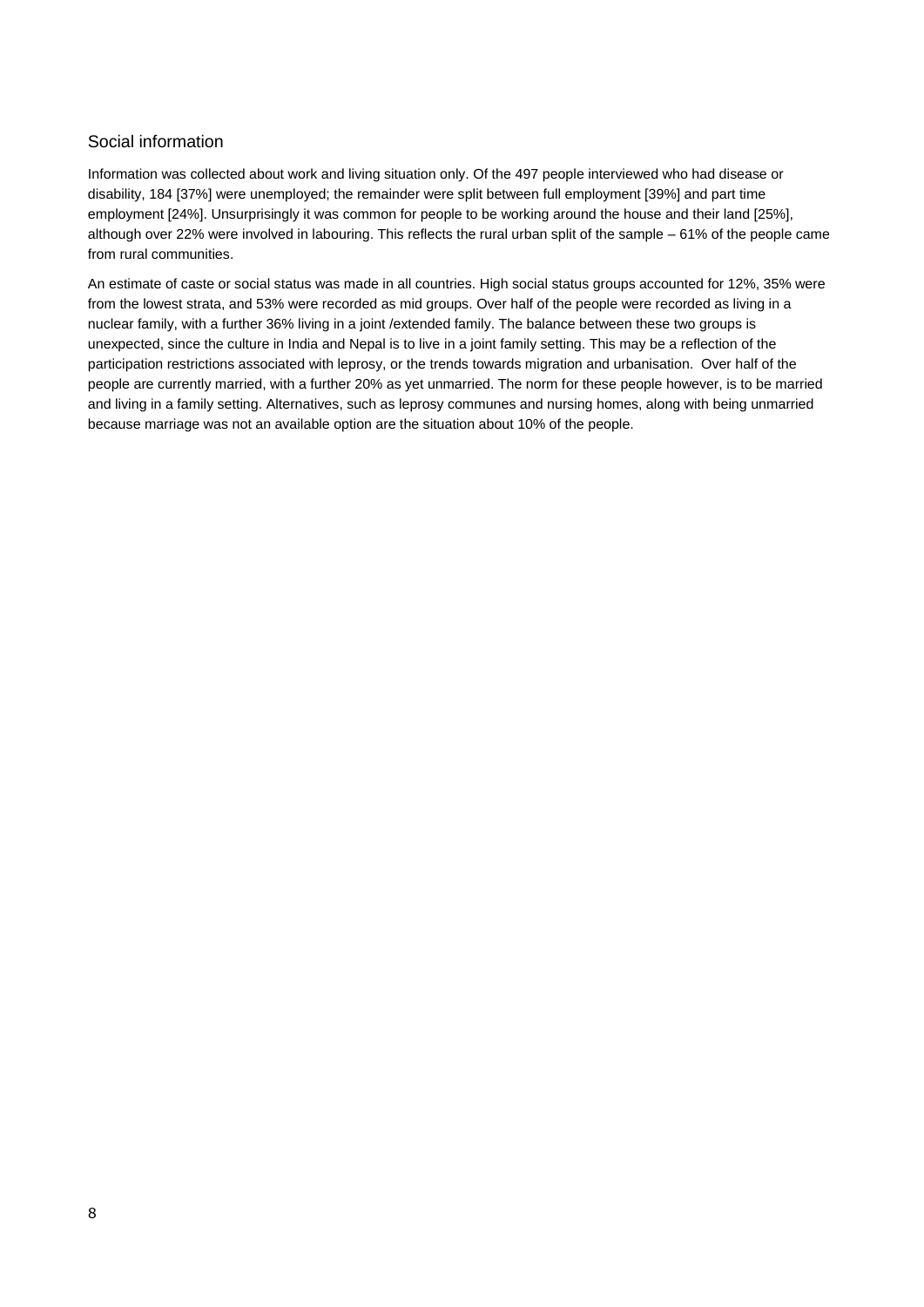# Scale performance & internal consistency

The scale is designed to be simple to administer, culture free, universally applicable and able to be completed in less than 20 minutes. As such, there should be few if any questions which are not answered or recorded properly. The time taken to administer, when the additional work such as consent and change questions are removed, should be as short as possible. Scale performance was assessed using all data – all levels of interview plus controls.

| Question        | Valid | <b>Irrelevant</b> | $\text{Case} = 0$ | Controls=0 |
|-----------------|-------|-------------------|-------------------|------------|
| a2              | 98.8  | 1.2               | 70.8              | 94.5       |
| a4              | 98.7  | 1.2               | 51.2              | 81.7       |
| aa              | 99.7  | 0.3               | 73.9              | 96.3       |
| bb              | 100.0 | 0.0               | 75.0              | 95.9       |
| c3              | 97.3  | 2.5               | 68.8              | 88.5       |
| e1              | 97.0  | 2.7               | 79.5              | 95.4       |
| f12             | 99.4  | 0.6               | 72.3              | 90.9       |
| f21             | 99.0  | 1.0               | 60.7              | 94.1       |
| f8              | 88.8  | 8.1               | 60.7              | 83.3       |
| g10             | 97.1  | 2.6               | 26.2              | 80.4       |
| g16             | 94.4  | 4.9               | 35.4              | 83.9       |
| g24             | 93.9  | 5.6               | 44.4              | 84.5       |
| h <sub>10</sub> | 91.8  | 8.0               | 47.5              | 64.1       |
| h8              | 97.6  | 2.2               | 47.4              | 72.4       |
| hh              | 97.9  | 2.0               | 56.3              | 84.8       |
| j15             | 98.6  | 1.4               | 57.0              | 83.0       |
| k11             | 99.9  | 0.1               | 74.4              | 98.2       |
| k9              | 99.1  | 0.9               | 66.6              | 91.3       |

### Questions validity and endorsement

Individual questions were recorded as valid, if all the appropriate data was recorded. There remain four questions with a validity of less than 95% [f8, g16, g24, h10]. In all cases, the problem is due to 'irrelevancy' rather than missing data. There are a further four questions which have more than 2% of the people suggesting that the question is irrelevant to them [c3, e1, g10, h8]. Six questions have more than 70% of the people with disability and expected participation restriction saying that they participate normally in this area [a2, aa, bb,e1, f12, k11] There are two questions where more than 20% of the 219 controls [people without a disabling or stigmatising health condition] are recorded as having some restriction [h10,h8]. These results for endorsement and validity of individual questions are deemed acceptable.

## Timing

Timing was also reviewed using all data. The median time for administration of the scale was 20 minutes, with a 75<sup>th</sup> percentile of 25 minutes. Realistically, in order to meet the requirement of a 20-minute administration time, the 75<sup>th</sup> percentile would need to be 20 minutes or less. There are significant difference between centre [Kruskal Wallis P <0.001], with Brazil and Kolkota recording the lowest median times [9, 13 minutes], and Daya and Salur recording the highest [25, 30 minutes]. This suggests that interviewer technique and training may be a factor in the time taken. The manual to accompany the scale could include hints and tips. There is also a significant difference with number of interview, with the median time for interview 4 being fastest at a median of 15 minutes, and a 75<sup>th</sup> percentile of 20 minutes. Again, this supports the suggestion that a 20 minute scale is achievable, but that interview technique can have a significant effect on the time taken. The scale fits into an interview with starting information, consent and closing information. The median time for the whole interview is 35 minutes, but the differences between centres are highly significant.

## Scoring and full scale use

A scoring pattern with a small amount of weighting towards the highest response for the question ["it is a big problem"] has been chosen. This choice was made on the basis not only of the felt need not only to recognise that the differences between "no problem", "small problem", "medium problem" and "large problem" are unlikely to be linear in the minds of the people being interviewed, but also to maximise the chance of people highlighting large problems in two or more areas of being graded as 'with participation restriction'.

There are 18 questions in the scale, with a maximum score of 5 for each question. Full participation would therefore have an expected score of 0 and complete restriction has a score of 90. The maximum score recorded in the interviews of cases so far is 90 [100% of the scale length] with a median of 17 [19% of scale length] and an approximate  $75<sup>th</sup>$ percentile of 39 [43% of scale length]. Although the full scale of the questionnaire is completely used, the data are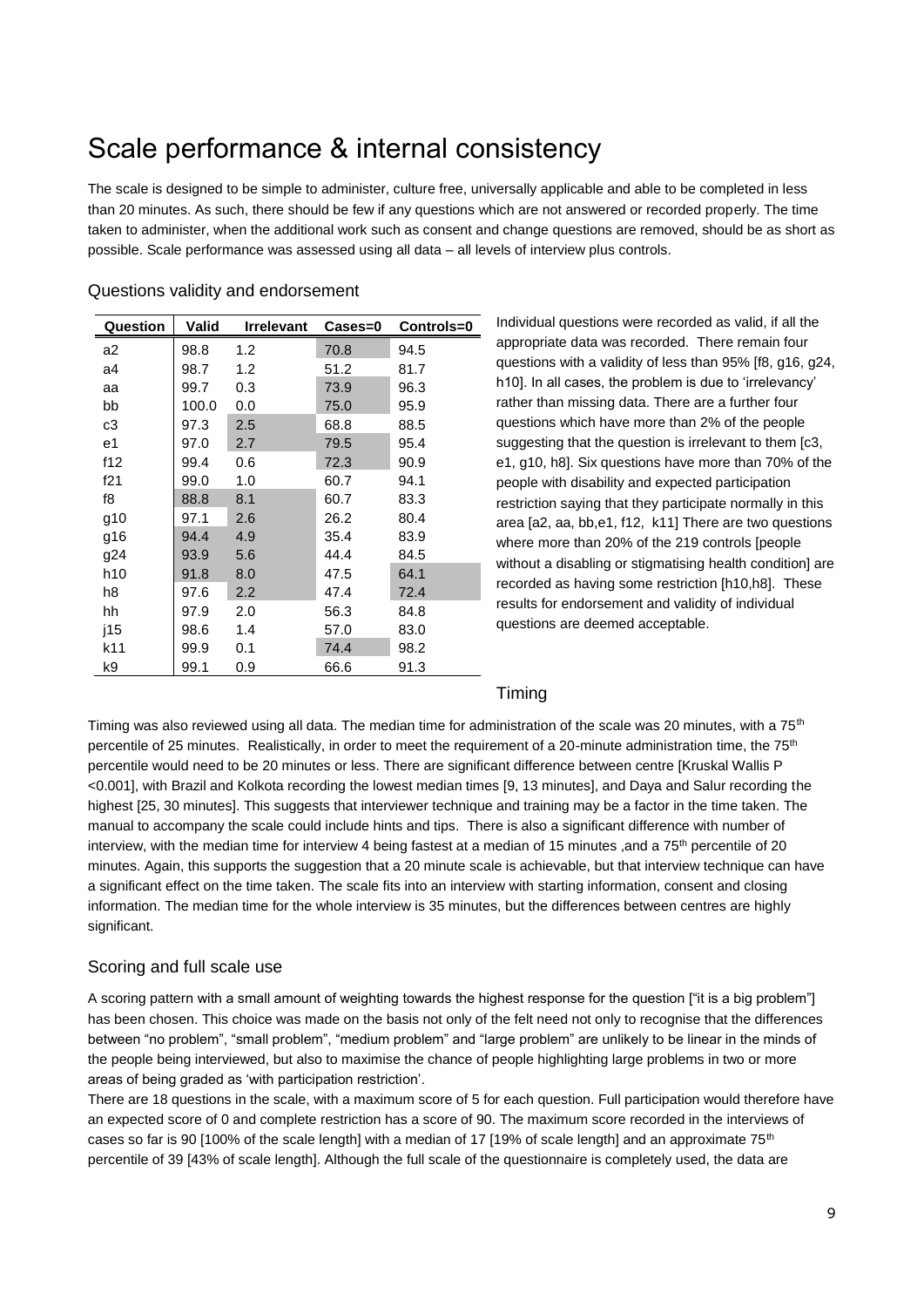skewed and only 5% of the scores lie in the upper 25% of the scale length. This is probably acceptable; it would be expected that the people so far interviewed for the scale development do not yet include many of the very highest level of participation restriction. However if the issue persists in routine use, adaptations to the scoring method could be considered.

Based on the current performance, the following would be recommended as grading based on the scale:

| <b>Score</b> | <b>Description</b>                       |                               |
|--------------|------------------------------------------|-------------------------------|
| Less than 13 | No significant participation restriction | Close to 40% of data below 12 |
| $13 - 22$    | Mild restriction                         | Close to 55% of data below 22 |
| 23-33        | Moderate restriction                     | Close to 70% of data below 32 |
| $34 - 53$    | Severe restriction                       | Close to 85% of data below 52 |
| More than 53 | Extreme restriction                      | Less than 15% of data         |

### Internal consistency

For the scale to be functional, all the items in the scale should be measuring the same trait [participation]. Scale consistency is measured by factor analysis, by the use of Cronbach's alpha, and through item-total correlation.

#### **Factor analysis**

Factor analysis of the full model [18 questions] suggests 8 factors. However, the first factor accounts for 90% of the variation. A second factor may be represented by questions F8, e1, and k9, although only f8 loads more strongly on the second factor than the first. The second factor may describe a concept such as 'status or 'self image'. The model is therefore adequate.

#### **Internal consistency – Cronbach's alpha**

The alpha value for the 18 question scale is 0.92, indicating high internal consistency. The target value for alpha remains debatable; an alpha over 0.9 may indicate question redundancy. It is possible that the high value for alpha indicates too high an internal consistency, that is, possibilities not only of redundancy, but also of a lack of breadth in the focus of the instrument.

#### **Internal consistency – item total correlation**

All the questions were correlated with the total score minus the score for that question, to obtain the item total correlation for that question.

All the correlations showed a significant correlation, with F8, E1 and K9 showing the weakest correlation.

| Question        | n Correlation |          | Question n Correlation |                 |     |          |
|-----------------|---------------|----------|------------------------|-----------------|-----|----------|
| A2              | 494           | 0.715    |                        | A4              | 496 | 0.695    |
| AA              | 497           | 0.701    |                        | BВ              | 497 | 0.569    |
| C <sub>3</sub>  | 489           | 0.554    |                        | E <sub>1</sub>  | 491 | $0.400*$ |
| F <sub>12</sub> | 497           | 0.620    |                        | F <sub>21</sub> | 492 | 0.710    |
| F8              | 477           | $0.327*$ |                        | G10             | 493 | 0.579    |
| G16             | 483           | 0.520    |                        | G24             | 485 | 0.569    |
| H <sub>10</sub> | 492           | 0.725    |                        | H <sub>8</sub>  | 493 | 0.673    |
| HН              | 495           | 0.739    |                        | <b>J15</b>      | 497 | 0.711    |
| K <sub>11</sub> | 495           | 0.522    |                        | K9              | 496 | $0.428*$ |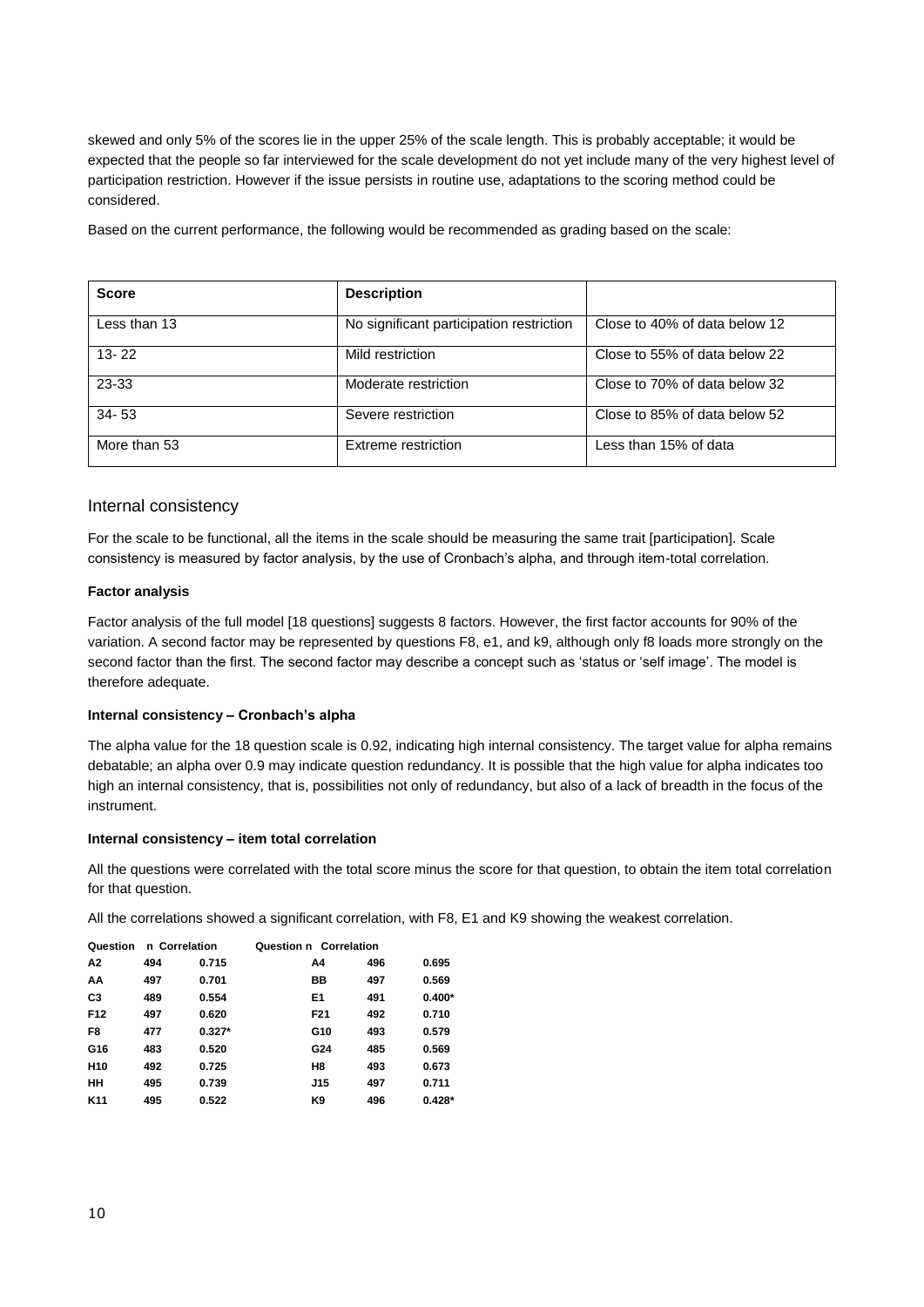## Inter-rater

Of the 335 second interviews done, 296 have a first interview which can be matched by the computer. There are 177 men [60%]. Leprosy related disability accounts for 75% of the paired data. All age groups and all EHF scores are represented.

## Scale score

The scale score was calculated for each interview separately. Some scale responses have missing information for one or more questions. Arbitrarily this has been coded zero, that is, a question with a missing

| <b>PLACE</b>    |        | Frea | Percent | Cum.   |
|-----------------|--------|------|---------|--------|
|                 |        |      |         |        |
| <b>BRAZIL</b>   |        | 33   | 11.1%   | 11.1%  |
| DAYA            |        | 38   | 12.8%   | 24.0%  |
| <b>KARIGIRI</b> |        | 32   | 10.8%   | 34.8%  |
| KOLKOTA         |        | 46   | 15.5%   | 50.3%  |
| <b>NAINI</b>    |        | 46   | 15.5%   | 65.9%  |
| <b>NEPAL</b>    |        | 31   | 10.5%   | 76.4%  |
| <b>SALUR</b>    |        | 47   | 15.9%   | 92.2%  |
| VADA            |        | 23   | 7.8%    | 100.0% |
|                 | Tota l | 296  | 100.0%  |        |

response contributes nothing to the overall score, but does not stop the score being calculated. The totals scores have been compared by the method of ICC [using a two-way analysis of variation without replication], assuming that the paired interviewers are a random sample of all possible pairings. There are 44 second interviewers in eight centres, with 1-21 interviews recorded for them, so the assumption that the interviewer pairs are representative is likely to be valid.

For the first interview, the median score was 20 [out of a possible 72] with a range of 0 to 90. For the second interview, the median was 16.5 with a range of 0 to 86. The reliability quotient is 0.80, which can be interpreted as '81% of the variance in the score results from 'true' variance among clients'. This suggests good reliability despite the fact that some individual differences are large.

#### **Extreme observations**

There are 17 paired observations with a difference in the score, between interviews, of 30 points or more

**REC PLACE STUDYNUMBE CLINICNUMB DISEASE ITOT TOTAL** 

| 62 BRAZIL           | 31009 | 11587      | <b>LEPROSY</b> | 34 | 66 |
|---------------------|-------|------------|----------------|----|----|
| 83 BRAZIL           | 31081 | 11569      | <b>LEPROSY</b> | 59 | 22 |
| <b>208 DAYA</b>     | 23039 | 039        | <b>LEPROSY</b> | 40 | 8  |
| <b>205 DAYA</b>     | 23043 | 043        | <b>LEPROSY</b> | 4  | 39 |
| 461 KARIGIRI        | 32005 | 0001       | <b>LEPROSY</b> | 0  | 31 |
| <b>477 KARIGIRI</b> | 32021 | 0007       | <b>LEPROSY</b> | 65 | 0  |
| 324 KOLKOTA         | 2091  | <b>NIL</b> | <b>POLIO</b>   | 64 | 17 |
| <b>353 NAINI</b>    | 24020 | 1638/02    | <b>LEPROSY</b> | 15 | 77 |
| <b>368 NAINI</b>    | 24035 | 1252/01    | <b>LEPROSY</b> | 10 | 53 |
| <b>386 NAINI</b>    | 24053 | 2083/01    | <b>LEPROSY</b> | 39 | 7  |
| 9 NEPAL             | 15009 | <b>PFR</b> | <b>LEPROSY</b> | 0  | 32 |
| 32 NEPAL            | 15032 | PFR        | <b>LEPROSY</b> | 64 | 28 |
| <b>136 SALUR</b>    | 26012 | 1503       | <b>LEPROSY</b> | 9  | 57 |
| <b>140 SALUR</b>    | 26016 | 1621       | <b>LEPROSY</b> | 17 | 48 |
| <b>164 SALUR</b>    | 26045 | 5610       | <b>LEPROSY</b> | 5  | 45 |
| <b>240 VADA</b>     | 28012 | 28012      | <b>LEPROSY</b> | 86 | 47 |
| <b>254 VADA</b>     | 28026 | 28026      | <b>LEPROSY</b> | 0  | 35 |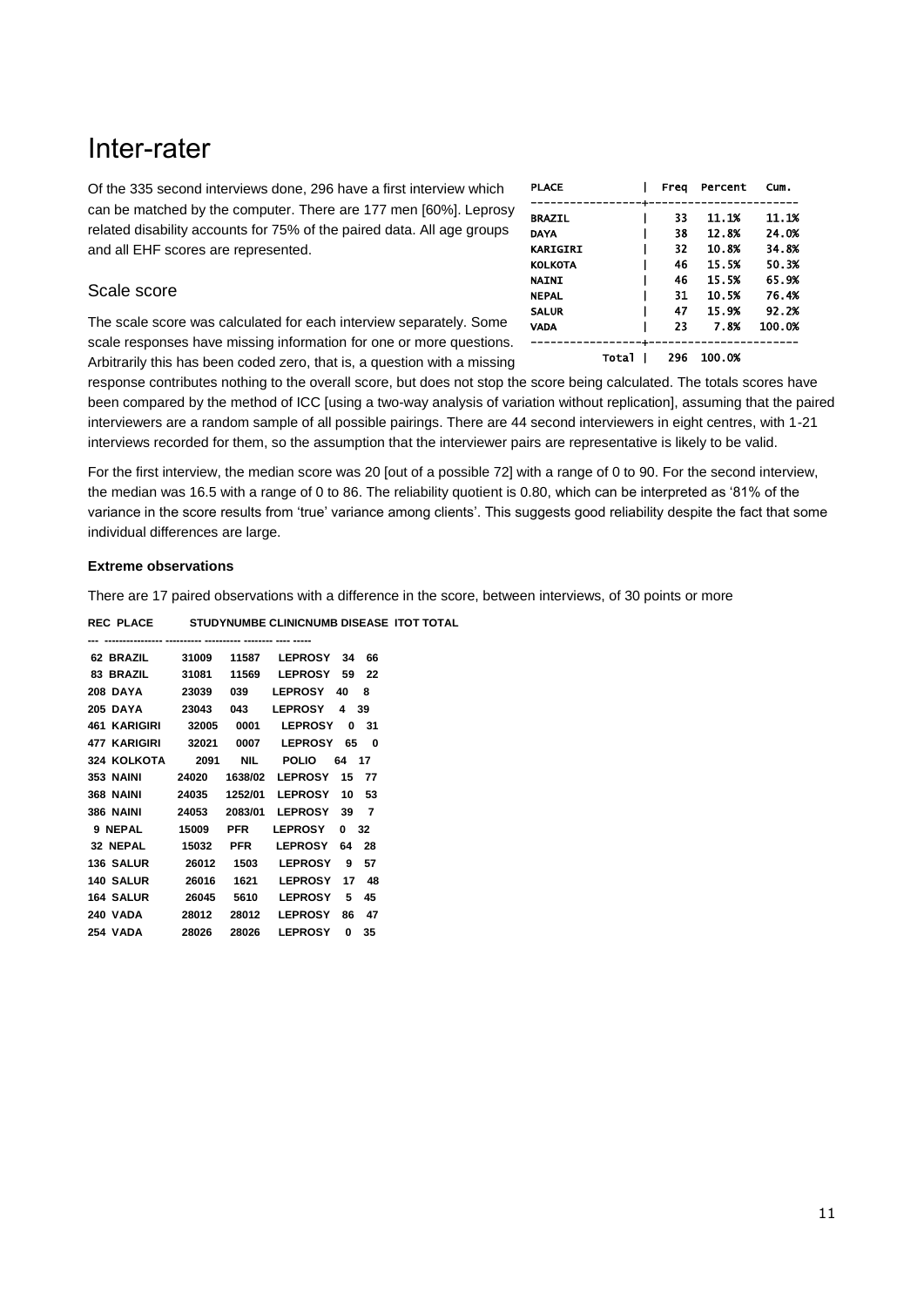



#### **By centre**

Dividing the data by centre reduces the confidence in the estimate of the reliability quotient, but shows differences between the centres.

| Centre          | Brazil | Dava | Karigiri | Kolkota | Naini | Nepal        | Salur | Vada       |
|-----------------|--------|------|----------|---------|-------|--------------|-------|------------|
| Number of pairs | 33     | 38   | <br>⊾ک   | 46      | 46    | $\sim$<br>эı | 4.    | ng.<br>-44 |
| Reliability     | 0.71   | 0.67 | 0.42     | 0.73    | 0.79  | 0.83         | 0.72  | 0.22       |

The comparably poor robustness to changes in interviewer in Karigiri, and the unusual spread of differences, which do not appear random, needs further investigation.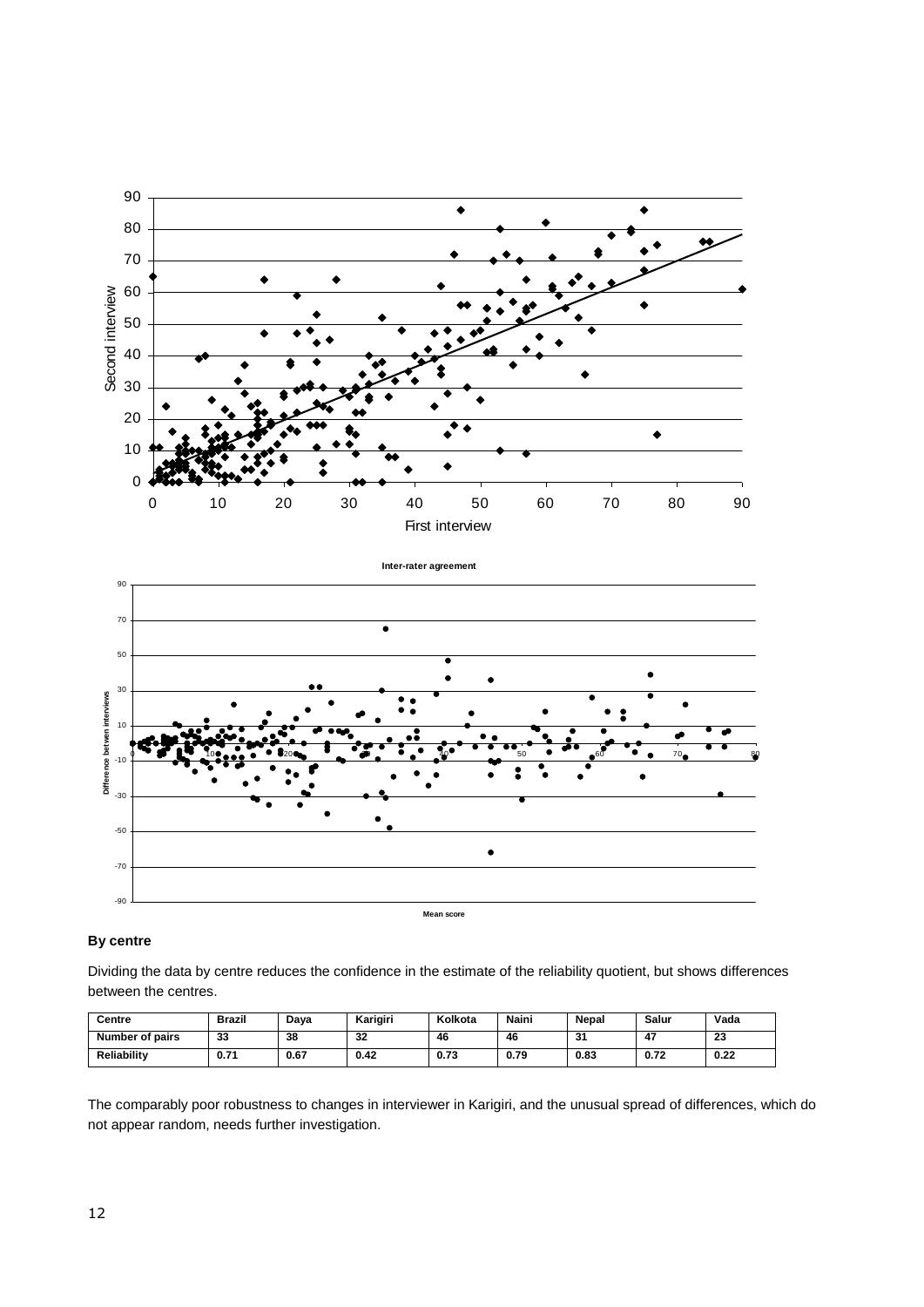

## Individual questions

Since the result for an individual question is categorical – with just five potential categories, the reliability of individual questions can be checked using Cohen's Kappa [weighted]. Missing data are treated as missing, hence the difference in numbers of paired observations for each question. The observed reliability coefficients for each question are moderate to

| Question        | N   | Kappa | SE of | <b>Actual</b> |
|-----------------|-----|-------|-------|---------------|
|                 |     |       | Kappa | agreement     |
| G16             | 283 | 0.734 | 0.059 | 89%           |
| G10             | 291 | 0.614 | 0.058 | 87%           |
| G24             | 284 | 0.616 | 0.059 | 84%           |
| Α4              | 295 | 0.687 | 0.058 | 89%           |
| F <sub>21</sub> | 295 | 0.581 | 0.058 | 87%           |
| H8              | 293 | 0.601 | 0.058 | 88%           |
| <b>HH</b>       | 294 | 0.563 | 0.058 | 87%           |
| J15             | 296 | 0.586 | 0.058 | 88%           |
| K9              | 295 | 0.536 | 0.058 | 86%           |
| K11             | 296 | 0.584 | 0.058 | 87%           |
| AA              | 296 | 0.617 | 0.058 | 89%           |
| А2              | 296 | 0.674 | 0.058 | 90%           |
| BB              | 296 | 0.508 | 0.058 | 85%           |
| F12             | 295 | 0.646 | 0.058 | 91%           |
| E <sub>1</sub>  | 287 | 0.487 | 0.059 | 88%           |
| F8              | 270 | 0.575 | 0.060 | 90%           |
| H <sub>10</sub> | 291 | 0.624 | 0.059 | 86%           |
| C3              | 292 | 0.569 | 0.058 | 89%           |

good [range 0.49-0.73] according to the categorisation of Altman. This is to be expected, the reliability of the whole scale should be better than the reliability of the individual items.

## **By centre**

The reliability of individual questions by centre is affected by the relatively small numbers of paired observations for each centre and the prior distribution of results. Accepting this, there is some poor reliability [Kappa <0.4] of some questions, particularly in some centres.

|     | Overall | <b>Brazil</b> | Nepal | Naini | <b>Salur</b> | Kolkota | Karigiri | Vada  | Daya  |                                                              |
|-----|---------|---------------|-------|-------|--------------|---------|----------|-------|-------|--------------------------------------------------------------|
|     | Kappa   |               |       |       |              |         |          |       |       | š                                                            |
|     |         |               |       |       |              |         |          |       |       | ā<br>∽<br>Ë<br>৯<br>es.<br>ິ<br>Ē<br>relial<br>륟<br>₹<br>శ్ర |
| G16 | 0.734   | 0.498         | 0.651 | 0.724 | 0.822        | 0.514   | 0.366    | 0.793 | 0.726 |                                                              |
| G10 | 0.614   | 0.449         | 0.584 | 0.228 | 0.211        | 0.638   | 0.585    | 0.732 | 0.615 | $\mathbf{2}$                                                 |
| G24 | 0.616   | 0.128         | 0.180 | 0.662 | 0.507        | 0.500   | 0.742    | 0.861 | 0.715 | $\mathbf{2}$                                                 |
| A4  | 0.687   | 0.205         | 0.551 | 0.727 | 0.802        | 0.529   | 0.565    | 0.714 | 0.761 |                                                              |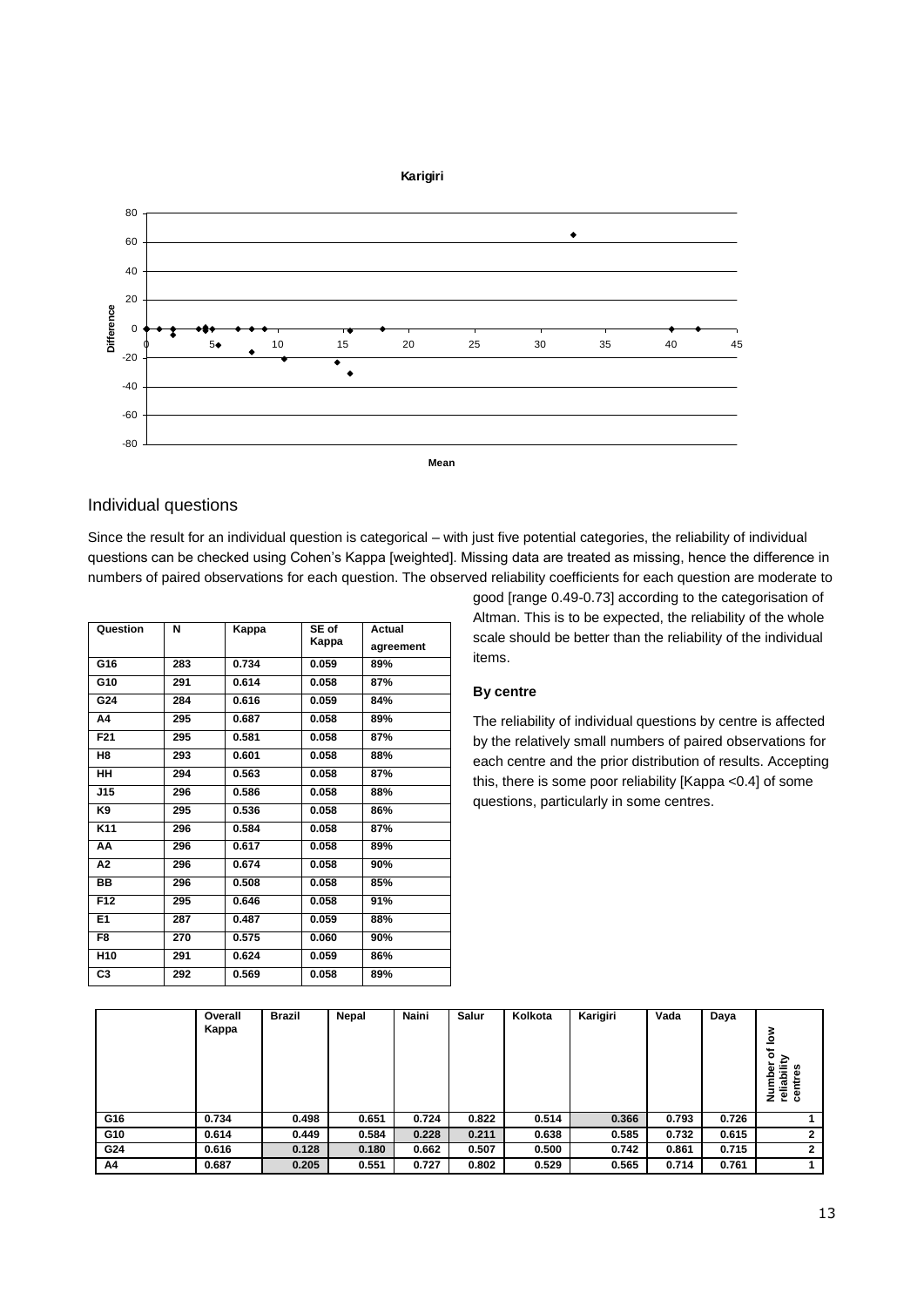| F21                                       | 0.581 | $-0.116$ | 0.644    | 0.667 | 0.550 | 0.286 | 0.494    | 0.409 | 0.523 | $\mathbf{2}$ |
|-------------------------------------------|-------|----------|----------|-------|-------|-------|----------|-------|-------|--------------|
| `H8                                       | 0.601 | 0.363    | 0.538    | 0.676 | 0.364 | 0.406 | 0.389    | 0.353 | 0.752 | 4            |
| <b>HH</b>                                 | 0.563 | 0.339    | 0.359    | 0.774 | 0.315 | 0.382 | 0.560    | 0.244 | 0.644 | 5            |
| J15                                       | 0.586 | 0.267    | 0.589    | 0.667 | 0.687 | 0.208 | 0.745    | 0.395 | 0.381 | 4            |
| K9                                        | 0.536 | 0.458    | 0.505    | 0.595 | 0.441 | 0.171 | 0.884    | 0.259 | 0.483 | $\mathbf{2}$ |
| K11                                       | 0.584 | 0.228    | 0.506    | 0.721 | 0.455 | 0.612 | 0.694    | 0.632 | 0.240 | $\mathbf{2}$ |
| AA                                        | 0.617 | 0.589    | 0.188    | 0.664 | 0.643 | 0.521 | $-0.032$ | 0.614 | 0.732 | $\mathbf{2}$ |
| A2                                        | 0.674 | 0.626    | 0.589    | 0.636 | 0.662 | 0.514 | 0.513    | 0.651 | 0.866 | 0            |
| BB                                        | 0.508 | 0.142    | 0.336    | 0.597 | 0.262 | 0.020 | 0.311    | 0.905 | 0.972 | 5            |
| F <sub>12</sub>                           | 0.646 | 0.105    | $-0.080$ | 0.702 | 0.511 | 0.474 | 0.837    | 0.875 | 0.777 | $\mathbf{2}$ |
| E <sub>1</sub>                            | 0.487 | 0.746    | 0.402    | 0.617 | 0.116 | 0.343 | 0.152    | 0.469 | 0.854 | 3            |
| F8                                        | 0.575 | 0.602    | 0.542    | 0.606 | 0.477 | 0.302 | 0.647    | 0.823 | 0.860 | 1            |
| H <sub>10</sub>                           | 0.624 | 0.840    | 0.686    | 0.508 | 0.390 | 0.599 | 0.414    | 0.490 | 0.439 | 1            |
| C <sub>3</sub>                            | 0.569 | 0.351    | 0.538    | 0.722 | 0.386 | 0.573 | 0.475    | 0.372 | 0.663 | 3            |
| Number of low<br>reliability<br>questions |       | 10       | 5        |       |       | 7     | 5        | 5     | 2     |              |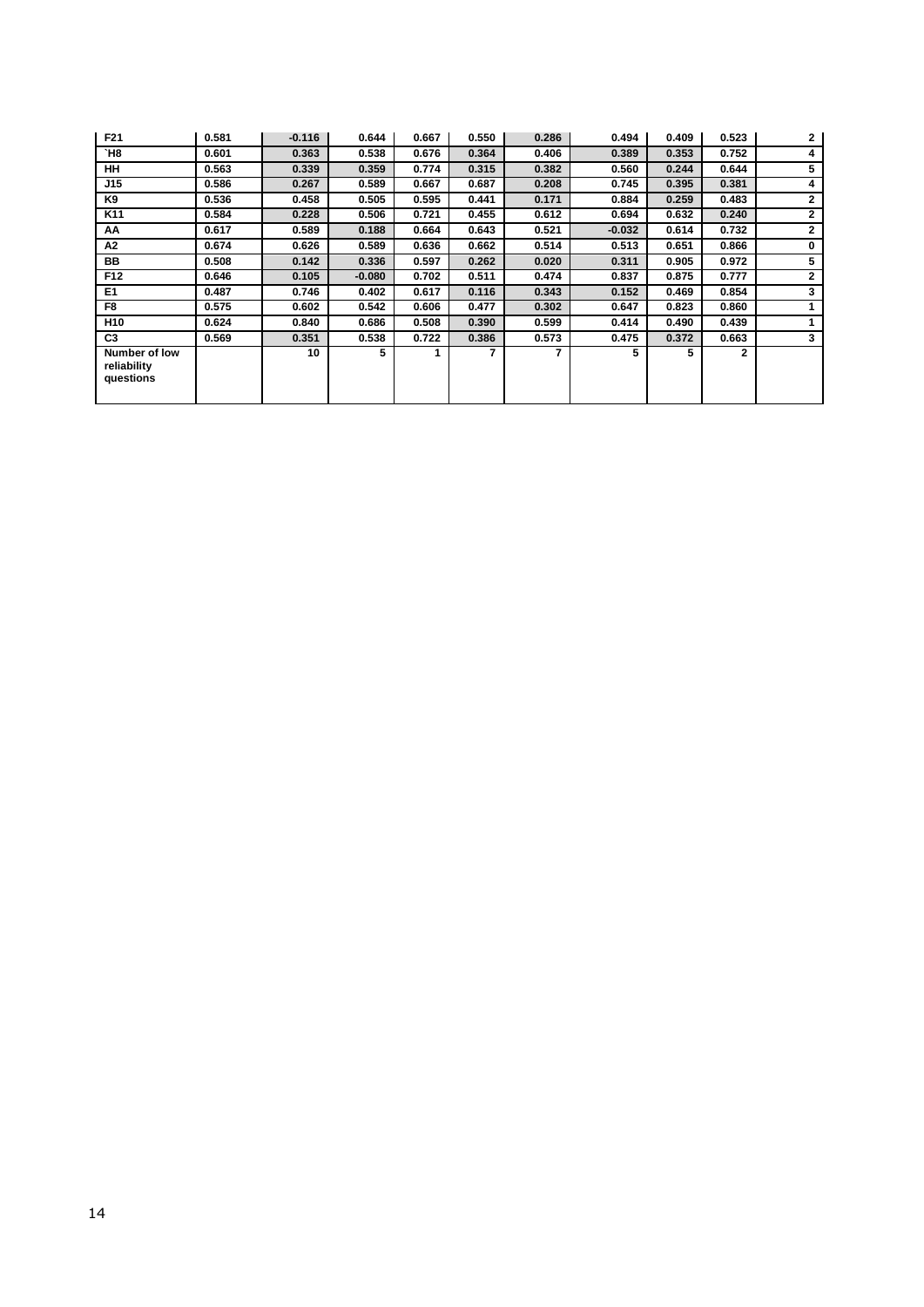# **Stability**

For assessment of stability, using the same interviewer there are 210 matching paired interviews. There are 84 men [52%]. Leprosy related disability accounts for 72% of the paired data. All age groups and all EHF scores are represented.

## Scale score

As for the inter-rater, the scale score was calculated for each interview separately and the scale responses with missing

| <b>PLACE</b>    |       | Frea | Percent | Cum.   |
|-----------------|-------|------|---------|--------|
|                 |       |      |         |        |
| <b>BRAZIL</b>   |       | 15   | 7.1%    | 7.1%   |
| <b>DAYA</b>     |       | 45   | 21.4%   | 28.6%  |
| <b>KARIGIRI</b> |       | 29   | 13.8%   | 42.4%  |
| <b>KOLKOTA</b>  |       | 34   | 16.2%   | 58.6%  |
| <b>NAINI</b>    |       | 29   | 13.8%   | 72.4%  |
| <b>NEPAL</b>    |       | 15   | 7.1%    | 79.5%  |
| <b>SALUR</b>    |       | 29   | 13.8%   | 93.3%  |
| <b>VADA</b>     |       | 14   | 6.7%    | 100.0% |
|                 |       |      |         |        |
|                 | Total | 210  | 100.0%  |        |

information have been coded zero. The total scores have been compared by the method of ICC [using a two-way analysis of variation without replication].

For the first interview, the median score was 19 [out of a possible 90] with a range of 0 to 84. For the stability interview, the median was 16 with a range of 0 to 85. The reliability quotient is 0.83, suggesting good reliability despite the fact that some individual differences are large.

#### **Extreme observations**

There are seven paired observations with a difference in the score, between interviews, of 30 points or more

**REC PLACE STUDYNUMBE CLINICNUMB DISEASE STOT TOTAL** 

| 59 BRAZIL        | 31006 | 11811   | <b>LEPROSY</b> | 72 | -25 |
|------------------|-------|---------|----------------|----|-----|
| 477 KARIGIRI     | 32021 | 0007    | <b>LEPROSY</b> | 85 | 0   |
| 484 KARIGIRI     | 32027 | 0011    | <b>OTHER</b>   | 35 | 0   |
| <b>145 SALUR</b> | 26021 | 1976    | <b>LEPROSY</b> | 6  | 45  |
| <b>233 VADA</b>  | 28003 | 02/5330 | <b>LEPROSY</b> | з  | 44  |
| <b>254 VADA</b>  | 28026 | 28026   | <b>LEPROSY</b> | 3  | 35  |
| <b>255 VADA</b>  | 28027 | 28027   | <b>LEPROSY</b> | 14 | 61  |

**Stability**

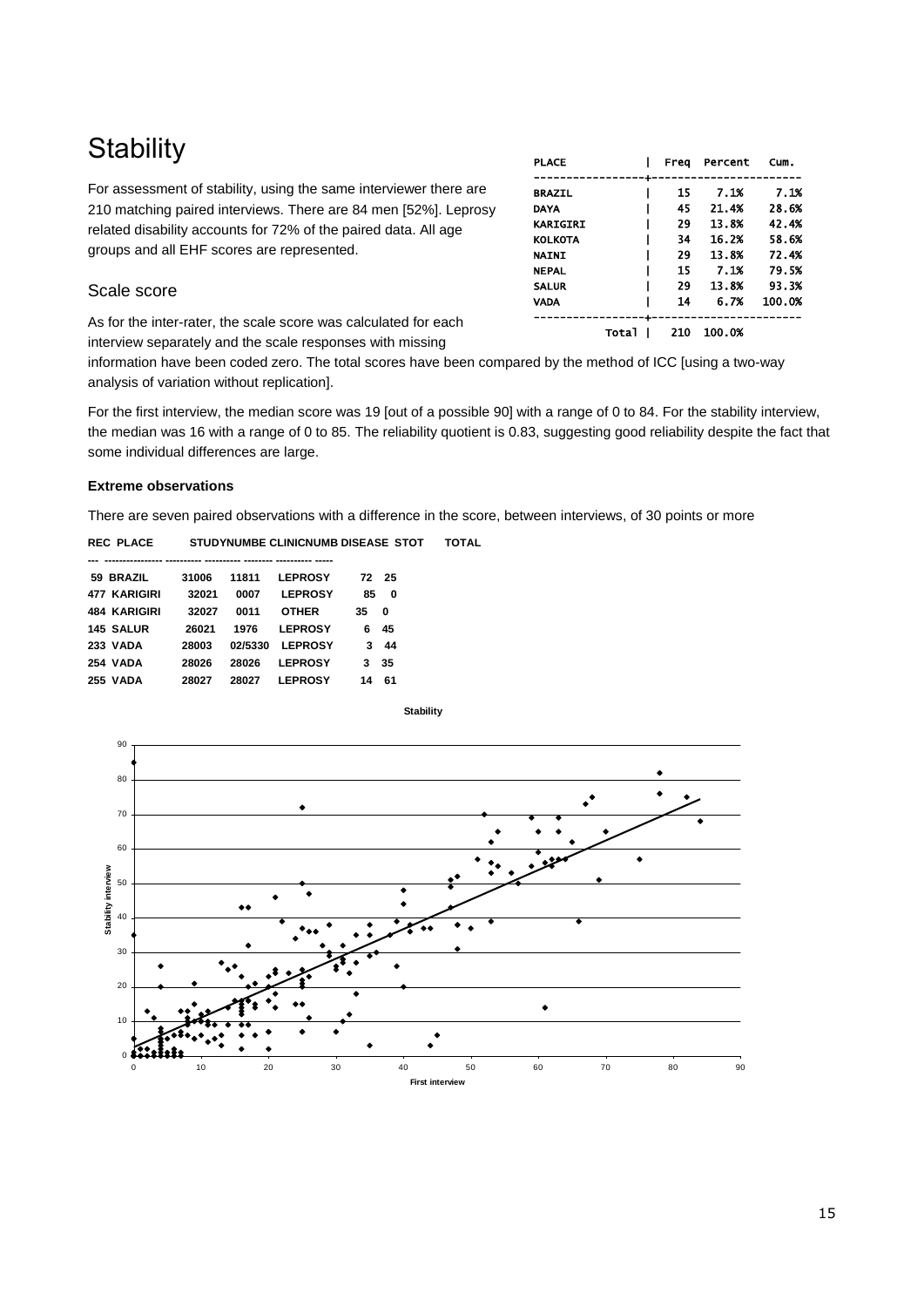

#### **By centre**

Dividing the data by centre reduces the confidence in the estimate of the reliability quotient substantially, especially in Nepal and Brazil where only a few interviews were completed, but shows differences between the centres.

| Centre                | <b>Brazil</b> | Dava | Karigiri | Kolkota | Naini | <b>Nepal</b> | Salur | Vada |
|-----------------------|---------------|------|----------|---------|-------|--------------|-------|------|
| <b>Numberof pairs</b> | 15            | 45   | 29       | 34      | 29    | 15           | 29    | 14   |
| Reliability           | 0.62          | 0.83 | 0.20     | 0.86    | 0.95  | 0.87         | 0.82  | 0.54 |

| Question        | N   | Kappa | SE of | <b>Actual</b> |
|-----------------|-----|-------|-------|---------------|
|                 |     |       | Kappa | agreement     |
| G16             | 201 | 0.682 | 0.071 | 87%           |
| G10             | 208 | 0.675 | 0.069 | 88%           |
| G24             | 201 | 0.657 | 0.071 | 86%           |
| A4              | 209 | 0.712 | 0.069 | 90%           |
| F <sub>21</sub> | 208 | 0.688 | 0.069 | 91%           |
| H <sub>8</sub>  | 206 | 0.626 | 0.069 | 89%           |
| <b>HH</b>       | 209 | 0.575 | 0.069 | 88%           |
| J15             | 210 | 0.537 | 0.069 | 87%           |
| K9              | 208 | 0.592 | 0.069 | 89%           |
| K <sub>11</sub> | 209 | 0.570 | 0.069 | 86%           |
| AA              | 210 | 0.606 | 0.068 | 91%           |
| А2              | 209 | 0.713 | 0.069 | 92%           |
| BB              | 210 | 0.726 | 0.067 | 92%           |
| F12             | 210 | 0.679 | 0.069 | 92%           |
| E1              | 205 | 0.571 | 0.070 | 91%           |
| F8              | 200 | 0.623 | 0.070 | 93%           |
| H <sub>10</sub> | 208 | 0.645 | 0.069 | 86%           |
| C <sub>3</sub>  | 203 | 0.638 | 0.070 | 90%           |

The comparably poor robustness in Karigiri and Vada needs further investigation as, without significant lifechange between occasions, it would be expected that the robustness within interviewer [stability] would be better than seen between interviewers [inter-rater]. Although the reliability in Brazil is less than the inter-rater agreement, the difference is not great.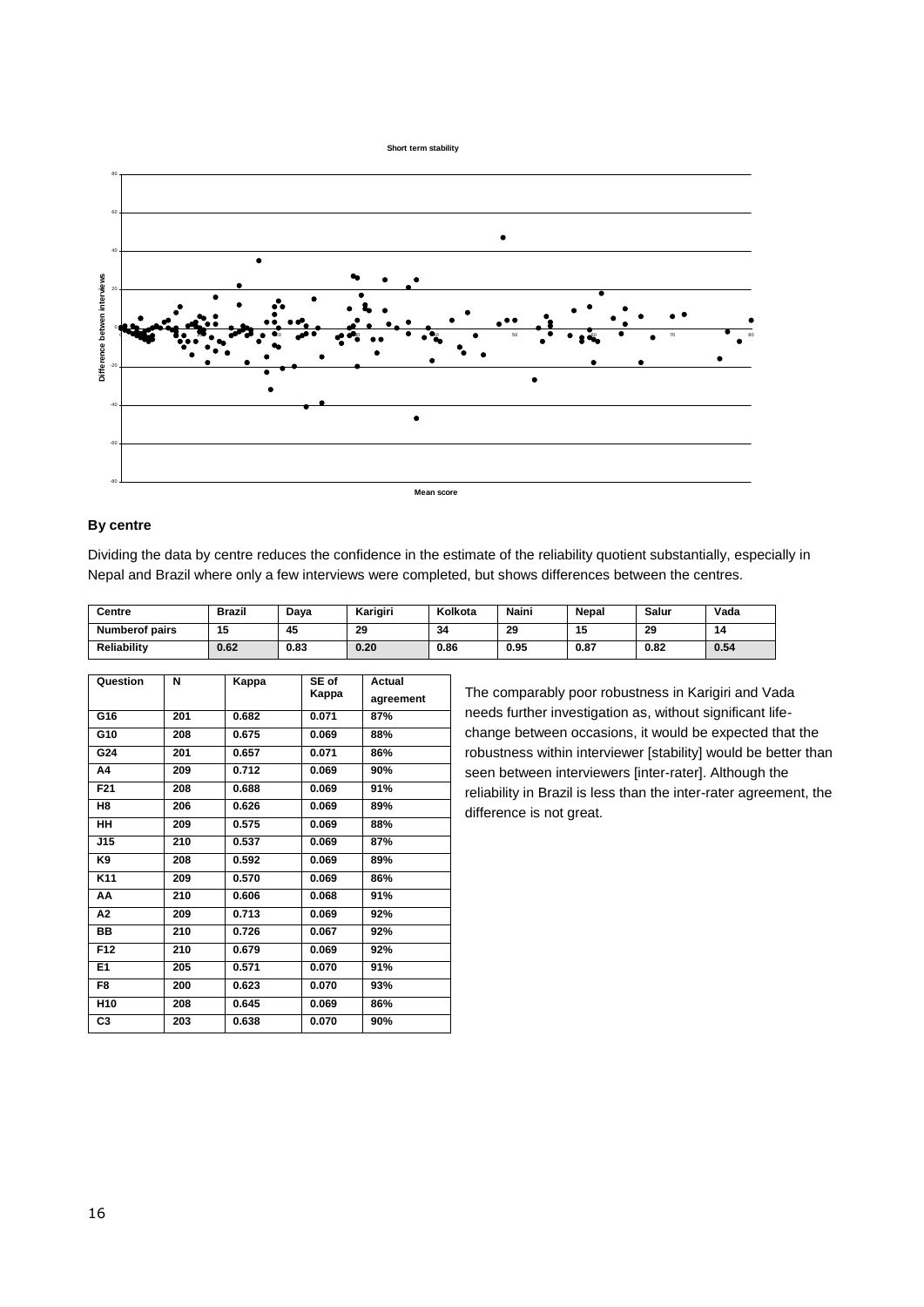## Individual questions

Since the result for an individual question is categorical – with just 5 potential categories, the reliability of individual questions can be checked using Cohen's Kappa [weighted]. Missing data are treated as missing, hence the difference in numbers of paired observations for each question. The observed reliability coefficients for each question are moderate to good [range 0.54-0.73] according to the categorisation of Altman. This is to be expected, the reliability of the whole scale should be better than the reliability of the individual items, and the reliability within interviewers should be better than that between interviewers, unless the scale is measuring short-term change.

### **By centre**

The reliability of individual questions by centre is affected by the relatively small numbers of paired observations for each centre and the prior distribution of results, especially in Nepal where there were only five paired interviews. Accepting this, there is some poor reliability [Kappa<0.4] of some questions, particularly in some centres.

|                                           | Overall<br>Kappa | <b>Brazil</b> | Nepal    | Naini | Salur | Kolkota | Vada     | Daya         | Number of low<br>reliability<br>centres |
|-------------------------------------------|------------------|---------------|----------|-------|-------|---------|----------|--------------|-----------------------------------------|
| G16                                       | 0.682            | 0.263         | 0.237    | 0.966 | 0.618 | 0.644   | 0.472    | 0.683        | $\overline{1}$                          |
| G10                                       | 0.675            | 0.257         | 0.636    | 0.550 | 0.550 | 0.773   | $-0.085$ | 0.574        | $\mathbf{2}$                            |
| G24                                       | 0.657            | 0.492         | 0.208    | 0.862 | 0.576 | 0.602   | 0.604    | 0.662        | $\mathbf{1}$                            |
| A4                                        | 0.712            | 0.400         | 0.495    | 0.908 | 0.727 | 0.810   | 0.510    | 0.692        | $\mathbf 0$                             |
| F21                                       | 0.688            | $-0.119$      | 0.585    | 0.930 | 0.661 | 0.508   | 0.302    | 0.854        | $\overline{2}$                          |
| H <sub>8</sub>                            | 0.626            | 0.590         | 0.602    | 0.720 | 0.256 | 0.410   | 0.024    | 0.756        | $\overline{2}$                          |
| <b>HH</b>                                 | 0.575            | 0.340         | 0.328    | 0.749 | 0.505 | 0.462   | 0.027    | 0.664        | $\mathbf{3}$                            |
| J15                                       | 0.537            | 0.207         | 0.158    | 0.765 | 0.692 | 0.075   | 0.407    | 0.727        | 3                                       |
| K9                                        | 0.592            | 0.276         | 0.767    | 0.583 | 0.492 | 0.522   | 0.237    | 0.135        | $\overline{\mathbf{3}}$                 |
| K <sub>11</sub>                           | 0.570            | 0.579         | 0.429    | 0.444 | 0.445 | 0.841   | 0.308    | 0.600        | $\overline{1}$                          |
| AA                                        | 0.606            | 0.368         | 0.281    | 0.727 | 0.439 | 0.342   | 0.408    | 0.742        | $\overline{\mathbf{3}}$                 |
| A2                                        | 0.713            | 0.651         | 0.762    | 0.775 | 0.689 | 0.801   | 0.625    | 0.589        | $\mathbf 0$                             |
| <b>BB</b>                                 | 0.726            | 0.459         | 0.526    | 0.841 | 0.808 | 0.560   | 0.413    | 0.900        | $\bf{0}$                                |
| F12                                       | 0.679            | 0.000         | $-0.071$ | 0.810 | 0.685 | 0.337   | 0.607    | 0.850        | $\overline{\mathbf{3}}$                 |
| E1                                        | 0.571            | 0.100         | 0.822    | 0.663 | 0.506 | 0.399   | 0.654    | 0.804        | $\mathbf{1}$                            |
| F <sub>8</sub>                            | 0.623            | 0.309         | 0.563    | 0.504 | 0.680 | 0.749   | 0.387    | 0.702        | $\mathbf{1}$                            |
| H10                                       | 0.645            | 0.683         | 0.619    | 0.390 | 0.504 | 0.392   | 0.307    | 0.602        | $\overline{\mathbf{3}}$                 |
| C <sub>3</sub>                            | 0.638            | 0.214         | 0.549    | 0.721 | 0.511 | 0.733   | 0.768    | 0.358        | $2^{\circ}$                             |
| Number of low<br>reliability<br>questions |                  | 9             | 6        | 1     | 1     | 4       | 8        | $\mathbf{2}$ |                                         |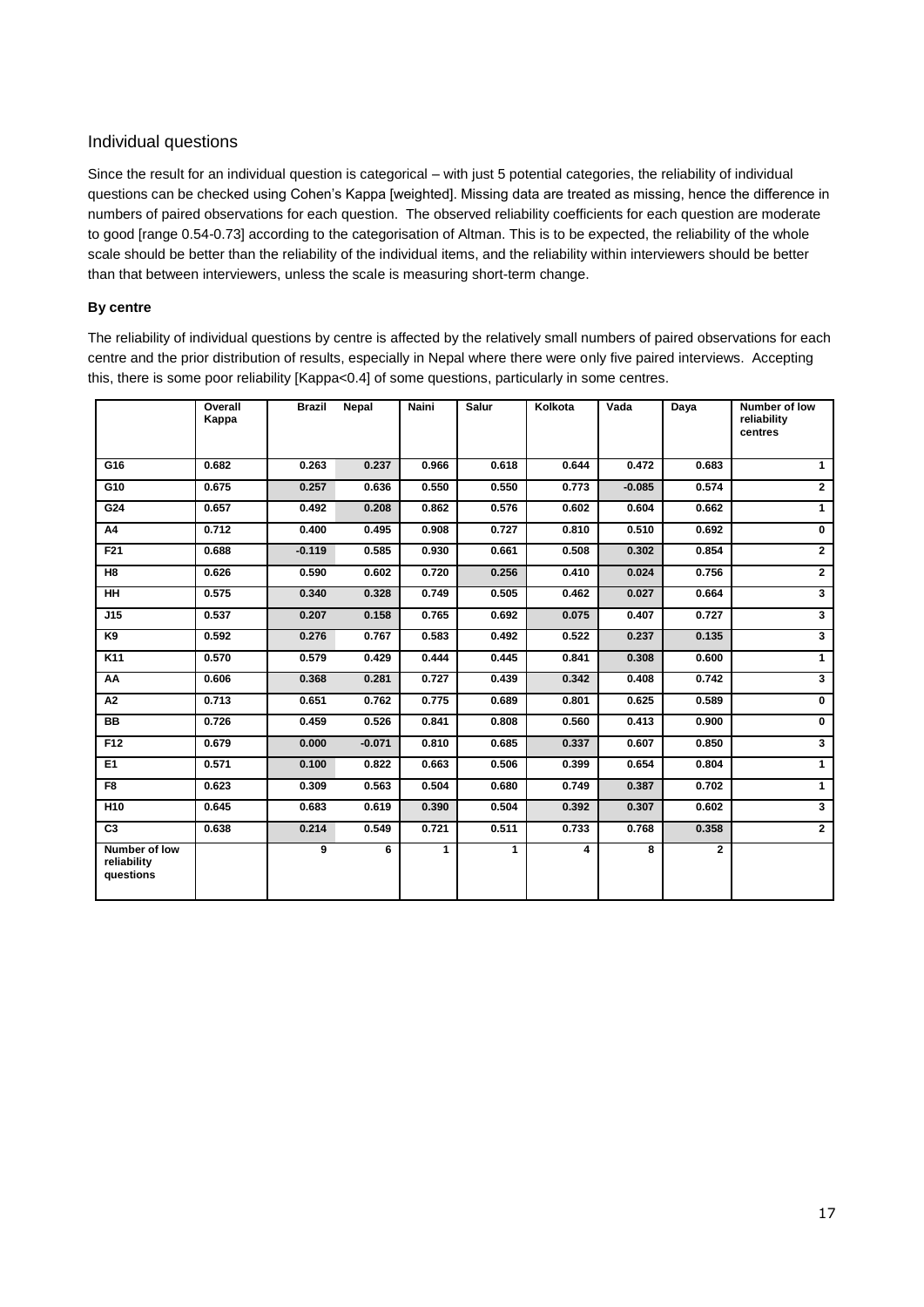# **Discrimination**

For the scale to be functional, it must be able to discriminate between people with and without participation restriction, and to discriminate between people with different levels of participation restriction. Since there is no 'gold standard' assessment method for participation, discrimination is mainly assessed through external validity tests [see below]. However, people without disability are by definition unable to have participation restrictions *due to their disability.* 

As part of the study, 185 people without disability or stigmatising disease, but part of the communities of the other interviewees, were interviewed on one occasion. The scores for these people were compared with the scores for the first interview for the people with disability.

## Equivalence of groups

Demographic indicators were compared between the groups, to ensure that the control group had been appropriately selected to be similar to the people with disability. There was no association of case/control with gender [p=0.187], location [p=0.09].There was an association with age [Controls younger, p=0.03], being in work [Controls more likely, p<0.001], Caste/social status [controls higher, p<0.001], Living situation [Cases living alone, p<0.001], Marital status, [cases unmarried, p<0.001].

None of these associations is unexpected; however, they are all potential confounding variables in any assessment of discrimination. Accordingly, matched sample of cases and controls were selected for the test of discrimination. In each centre a case was selected for every control, matching on the seven parameters above. Where a case matched on a least five of the seven, a single case was selected using random numbers. Controls where no match could be found on at least five parameters were rejected. A matched case was found for 171 controls; testing for associations showed that all except the association with work [p<0.001] had been removed.



**Discrimination**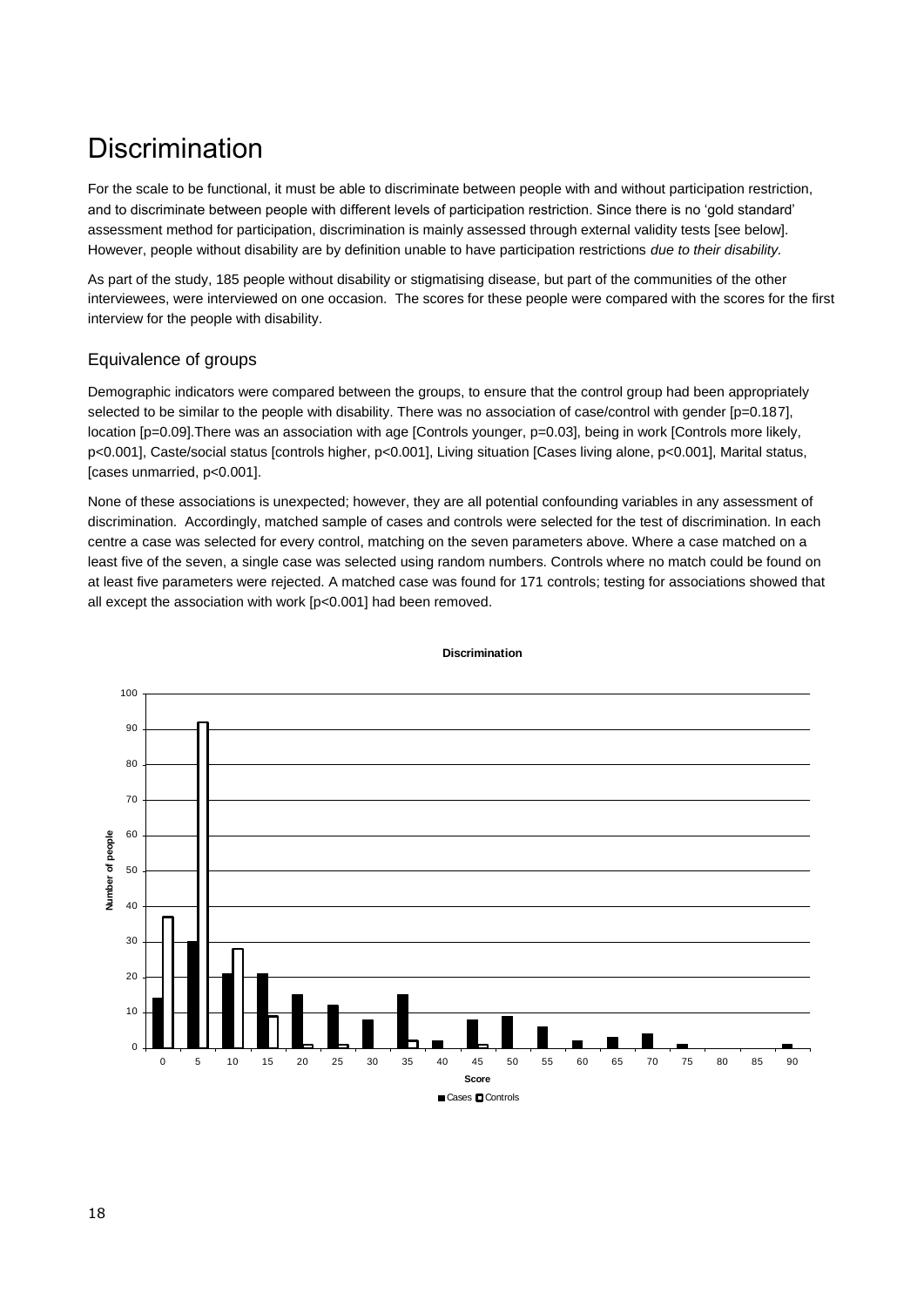## Comparison of scores

The median score in the controls was 2 [range 0-44], compared with a median for the cases of 15 [range 0-90].This difference is highly significant [p<0.001]. The approximate 95<sup>th</sup> percentile of the scores for the controls is 12. It would be logical to use this as a cut-off for the score that indicates disability related participation restriction. The effect of this would be to have to assume that people with disability, who do not score over 12 on the scale, have minimal if any disability related participation restriction. This cut-off and assumption will be reviewed during the tests for validity.

Using the cut off on this data set, 44% of cases score of 12 or less, and would therefore be classed as without participation restriction. On the full [unmatched] dataset, this is 40% [n=497]

Stratifying the data by the three categories of work, shows a similar pattern.

|                | Cases |        | <b>Controls</b> |        |  |
|----------------|-------|--------|-----------------|--------|--|
|                | N     | Median | n               | Median |  |
| <b>OVERALL</b> | 171   | 15     | 171             | 2      |  |
| <b>NONE</b>    | 53    | 21     | 23              | 4      |  |
| <b>PART</b>    | 30    | 10     | 23              | 1      |  |
| <b>FULL</b>    | 88    | 16     | 125             | 2      |  |

In addition, there are differences in median scores between centres:

|               | Case |              | Control |               |
|---------------|------|--------------|---------|---------------|
|               | N    | Median       | N       | <b>Median</b> |
| <b>Brazil</b> | 32   | 12           | 32      | 7             |
| Daya          | 16   | 9.5          | 16      | 1             |
| Karigiri      | 14   | $\mathbf{2}$ | 14      | 0             |
| Kolkota       | 30   | 8            | 30      | 4             |
| Naini         | 26   | 33           | 26      | 1             |
| Nepal         | 12   | 30           | 12      | $\mathbf 2$   |
| Salur         | 26   | 24           | 26      | 1             |
| Vada          | 15   | 23           | 15      | 1             |

It would be recommended that centres check the validity of the cut-off in their own target population.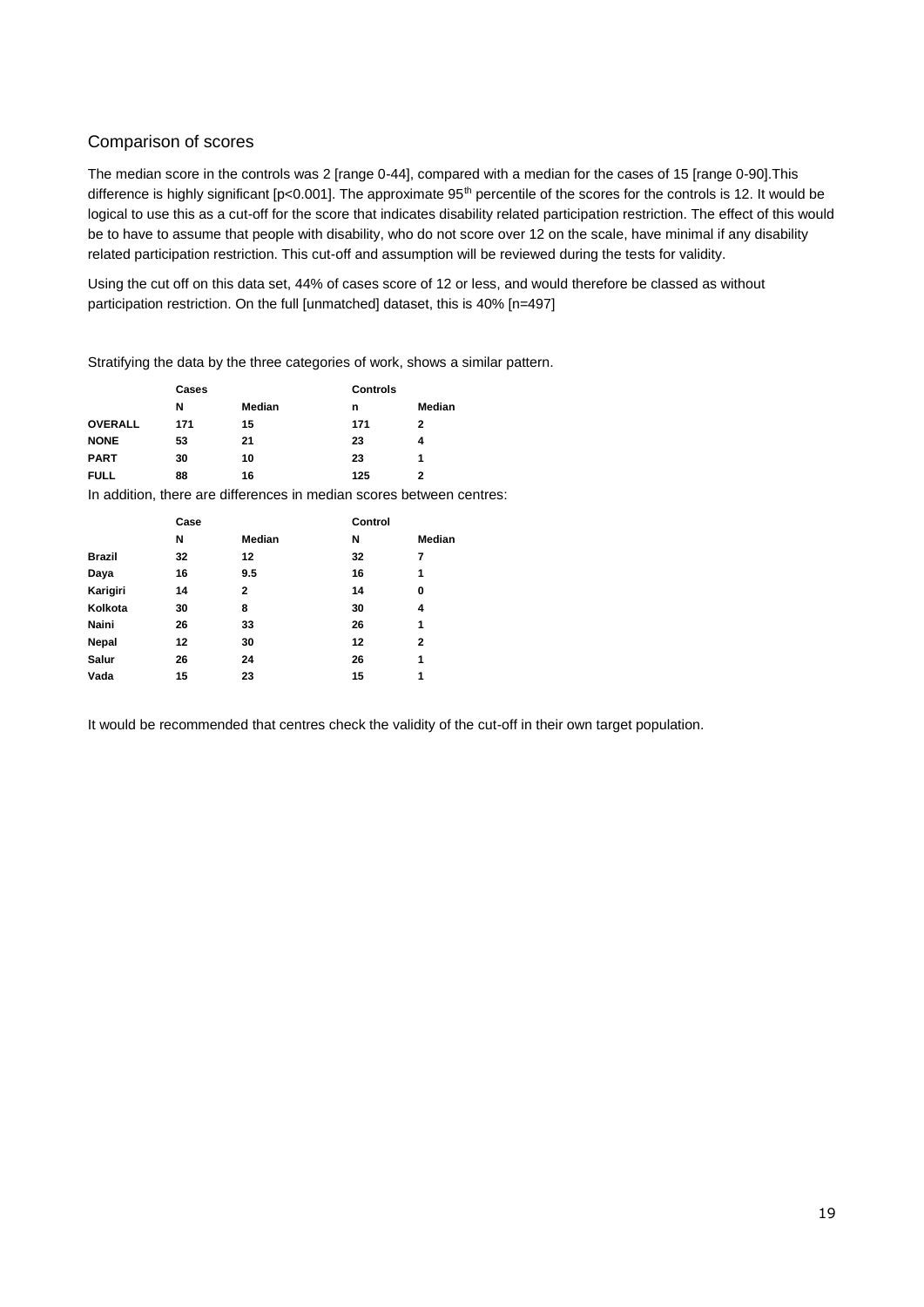# External validity

The scale has been designed to measure participation restriction. There is no 'gold standard' method that can be used in this context to check whether the scale is actually measuring participation. In order to check the validity, the following hypotheses were proposed:

- The scale score should be significantly associated with scores given by individual social workers / interviewers/ socio economic rehabilitation experts who know about the concept of participation but are using their own, varied, methods of assessment.
- The scale score may be associated with a self-assessment of 'how my life is?' based on a Likehart scale, but failure to correlate will not mean that the P Scale is invalid.
- The scale score may be associated with Body mass index [BMI]. BMI has been proposed as a simple indicator of need for socio-economic rehabilitation, but this may not reflect participation fully.
- The scale score will be associated with impairment status, although this will not be a perfect association. A perfect association would suggest that the scale is measuring impairment.
- The scale should not correlate strongly with age, gender, urban/rural status or social status [caste], as a strong association might indicate that the scale was measuring these rather than participation.

### Expert assessment

The expert assessment gave an output in five categories 1-5 [none, mild, moderate, severe, complete participation restriction]. For 227 baseline interviews there was a summary opinion from an expert assessor. Just two were graded 5. Non-parametric methods were used to compare the median score for each category.

The median score was significantly different between the groups, with medians ranging from 16.5 in the group with 'no



participation restriction' to 52 in the group with 'Severe participation restriction' [p=0.001, Kruskal Wallis test]. The data suggest an association between score and expert opinion grouping, as hypothesised.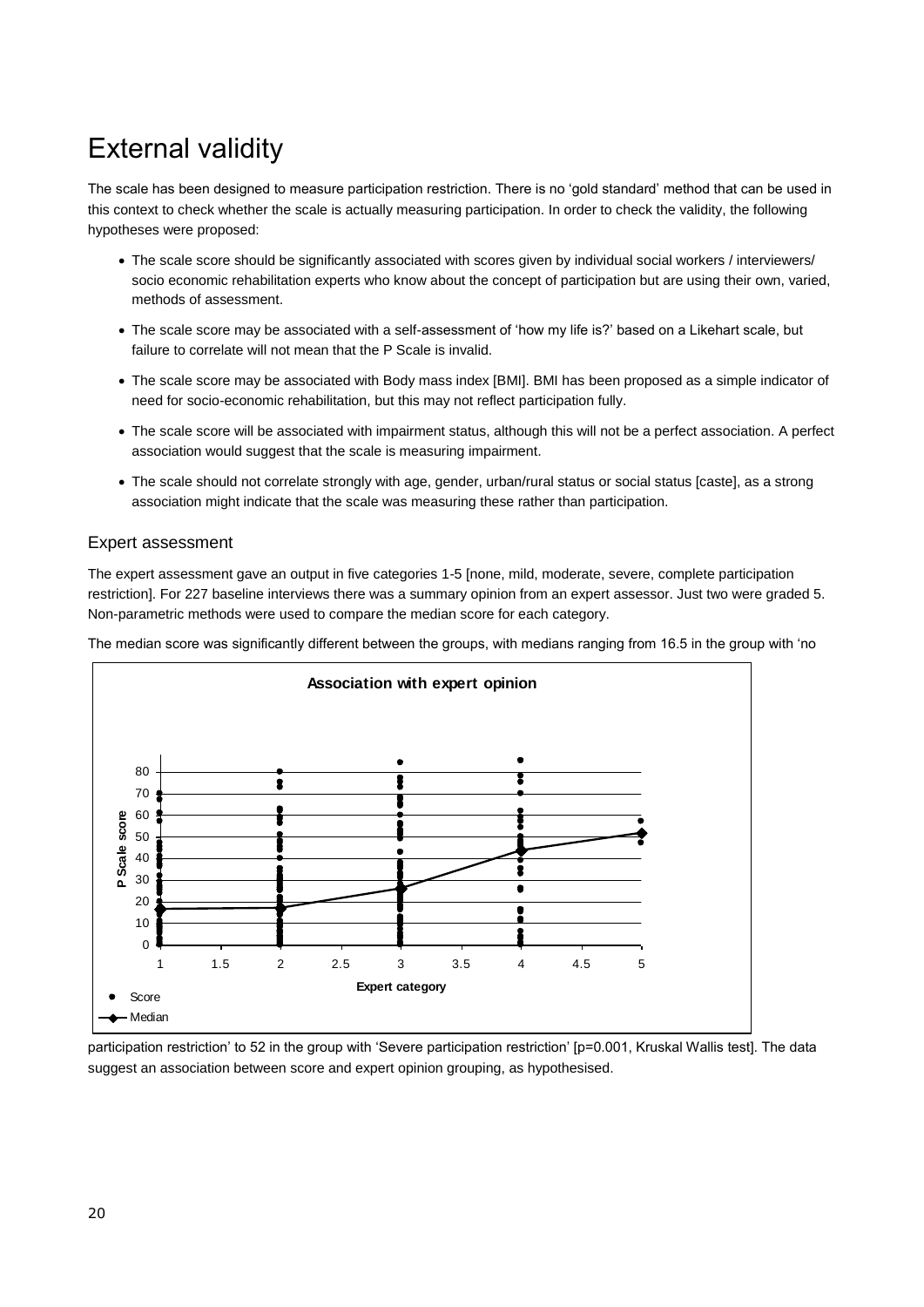#### Association with self-assessment

The interviewees were asked to make a mark on a line to show their own opinion of how their life was at the time of interview, with 0 being the negative end of the scale and 10 being the positive end. Despite the use of numbers as indicators, the intervals between the numbers have no validated meaning, and therefore the data cannot be assumed to



be continuous. This concept of self-assessment has not been tested in this context; the data generated could be analysed to check the robustness of this method. During baseline interviews, 496 'cases' recorded their opinion. There is some evidence of overuse of the end-points [0,10],and anecdotal evidence that people found the concept very difficult. However, there is evidence of a significant [negative] association with the total score from the P Scale [p<0.001 Kruskal Wallis].



#### **Association with self assessment**

#### Association with BMI

There has been a recent report in the literature that Body Mass Index [BMI] might be a suitable, simple indicator of the need for socio-economic rehabilitation. Height and weight of the clients were recorded for the baseline interviews of cases and the BMI calculated. The correlation with the total score from the P scale was significant, given the number of observations [458], but very small at -0.09. It is probably a reflection of the small number of very high BMI values; these are not currently verifiable.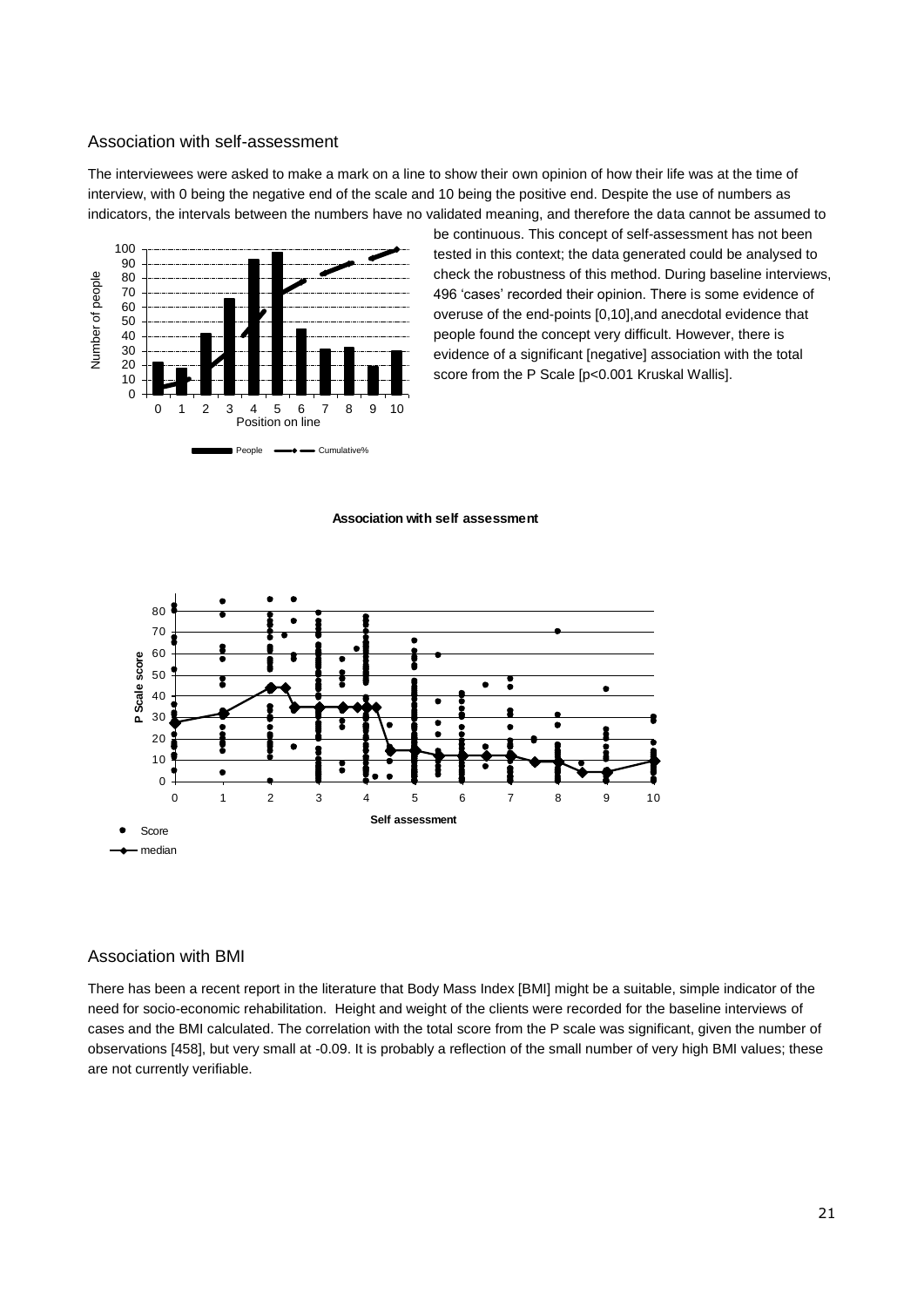## **Association with BMI**



## Association with impairment status

For all people affected by leprosy in the study, an impairment grading was made using the Eye-hand-foot system. This gives a score in the range 0-12. This score was further grouped to four categories – none [EHF=0], mild [EHF=1-3] Moderate [EHF=3-6] or severe [EHF = 7 or more]. Association with both the raw score and the categorised score was strong [p<0.001], and there is a clear, if imperfect, trend to higher P scale scores with increasing impairment.

#### **Association with impairment status**

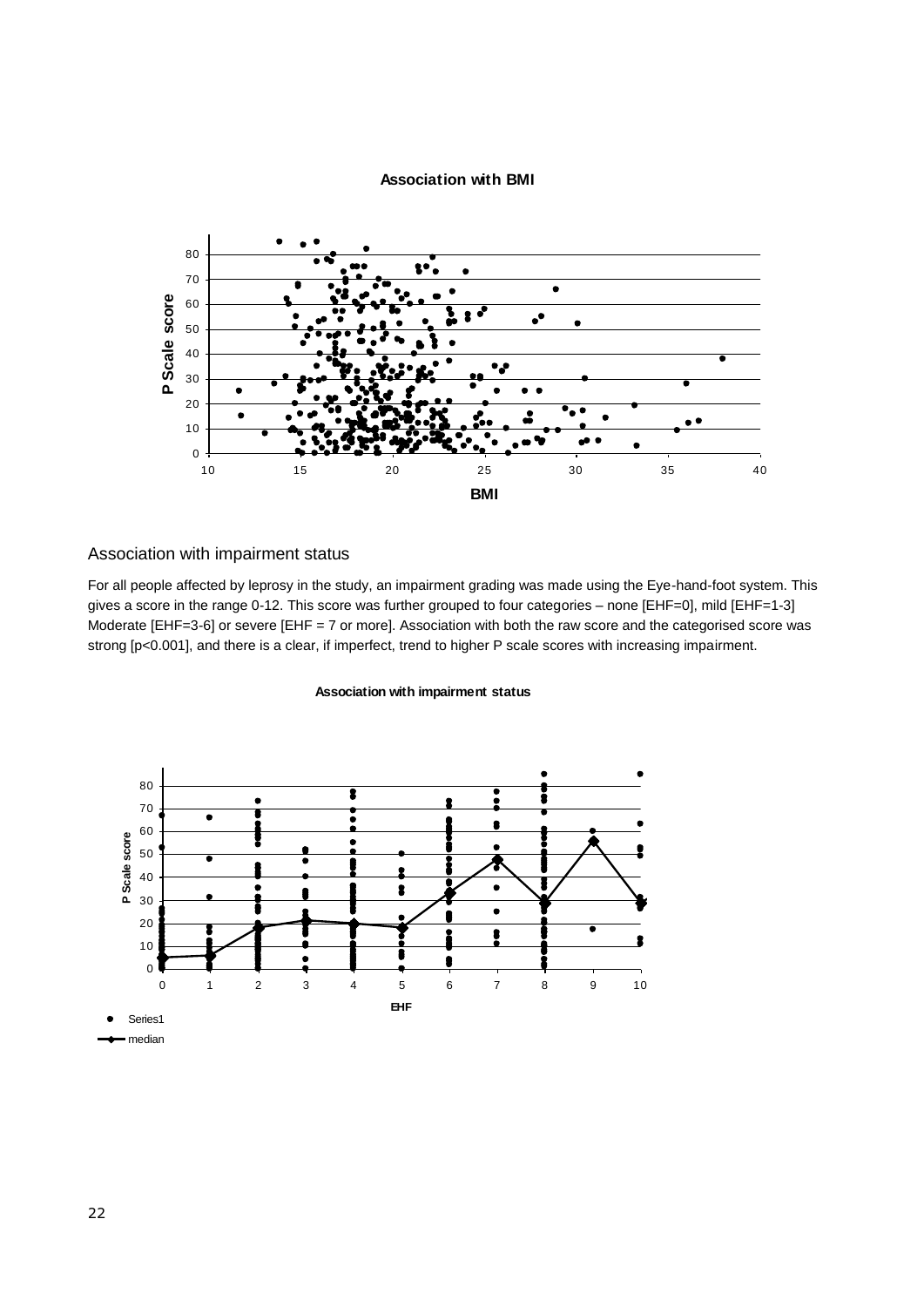## Association with age and gender

Age and gender were recorded for each person with disability giving a baseline interview. The median P scale score for males was 19, whilst for females it was 18. This difference is not significant at the 95% level [p=0.58, Kruskal Wallis].

| <b>AGEGRP</b> | Minimum | Median | Maximum |
|---------------|---------|--------|---------|
| 10 to 19      | 0.000   | 13.000 | 55.000  |
| 20 to 29      | 0.000   | 18.500 | 79.000  |
| 30 to 39      | 0.000   | 13.000 | 75.000  |
| 40 to 49      | 0.000   | 20,000 | 90.000  |
| 50 to 59      | 0.000   | 23.000 | 82,000  |
| 60 to 69      | 1.000   | 27.500 | 85.000  |
| to 79<br>70   | 2.000   | 43,000 | 73.000  |

For age group, the median scores different between the decades with the scores rising as people age [p=0.001 Kruskal Wallis]. This effect persists even when the small group of people over 70 years, who were originally to be excluded from the study, are excluded from the analysis.

## Association with social conditions

An assessment of social status [caste in India and Nepal, 3 categories] and location [urban/rural] shows a significant association at the 95% level with status [p=0.02]. The median P scale score in the high status group is higher than that in the mid and low status groups, [30 compared with 17.5 & 17]. The numbers of people in the high status group is comparatively small [57 compared with 266 & 174]. The median score in the rural communities was 25.5 compared with 14 in the urban centres. This difference is again, significant [p<0.001].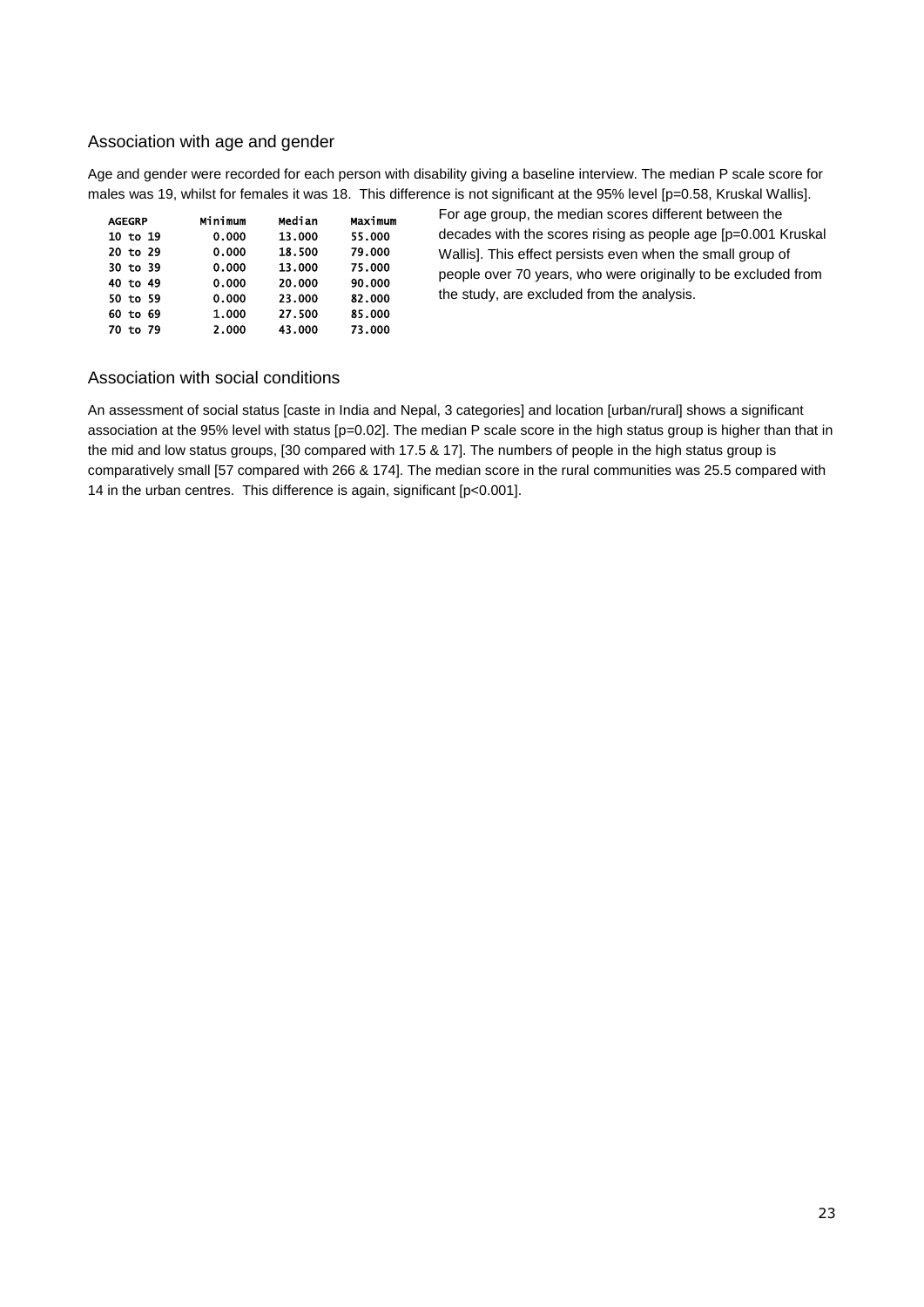# **Dynamicity**

For assessment of dynamicity, clients were re-interviewed after an elapsed time in which a significant life change had occurred. The underlying hypothesis was that the life change would affect participation, and that the scale score should show a significant positive or negative change. A total of 121 people had paired interviews before and after a life change, and including an elapsed time of at least 3 months. A further 6 [Karigiri] were interviewed without a known life change.

There are 79 men [62%]. Leprosy related disability accounts for 78% of the paired data. All age groups are represented.

For only 67 people is the nature of the life change currently known. Of these the majority are either family issues [births, marriages and deaths] or participation in income generation schemes. This is expected given the population from which participating centres were drawing interviewees. The median time between interviews was 270 days [approx 9 months] with a range of 82-422 days. Interviews collected less than 80 days from the first interview were excluded.

| <b>PLACE</b>      |                | Freq Percent   | Cum.        |
|-------------------|----------------|----------------|-------------|
| <b>BRAZIL</b>     | 21 -           |                | 16.5% 16.5% |
| <b>KARIGIRI</b>   | 13             |                | 10.2% 26.8% |
| <b>KOLKOTA</b>    | 19             | 15.0%          | 41.7%       |
| <b>NAINI</b>      | 22             |                | 17.3% 59.1% |
| <b>NEPAL</b>      |                | 32 25.2% 84.3% |             |
| <b>SALUR</b>      |                | 10 7.9% 92.1%  |             |
| <b>VADA</b>       | 10             |                | 7.9% 100.0% |
| Total I           |                | 127 100.0%     |             |
| <b>CHANGE</b>     |                | Frea Percent   | Cum.        |
| <b>FAMILY</b>     | 14             |                | 20.9% 20.9% |
| <b>HOSPITAL</b>   | - 5            | 7.5%           | 28.4%       |
| <b>HOUSING</b>    | - 9            |                | 13.4% 41.8% |
| <b>IGP</b>        | 13             | 19.4%          | 61.2%       |
| <b>PROSTHESIS</b> | $\overline{2}$ | 3.0%           | 64.2%       |
| <b>SHG</b>        | 4              | 6.0%           | 70.1%       |
| <b>STIGMA</b>     | 1              | 1.5%           | 71.6%       |
| <b>SURGERY</b>    | $\overline{z}$ | 10.4%          | 82.1%       |
| <b>TRAINING</b>   | 9              | 13.4%          | - 95.5%     |
| <b>WORK</b>       | 3.             | 4.5%           | 100.0%      |
| Total             |                | 67 100.0%      |             |

## Scale score

The scale score was calculated for each interview separately and the scale responses with missing information have been coded zero. The difference between the paired scores was calculated, ignoring the direction of the change.

#### **Score differences**

The mean difference between scores was 12.6 points [ignoring the direction of change]. This difference is highly statistically significant [p <0.001]. However, the measure of agreement from inter-rater and stability testing is such that 54% of paired interviews which are expected to give the same score give scores differing by up to +/-10 points. Only differences above this level should be considered a significant change in terms of dynamicity. On this basis, 58% of the paired interviews for dynamicity do not show a difference which could be assumed to be significant.

#### **Score categories**

Based on the categorisation into five bands [no significant restriction, mild, moderate, severe and extreme restriction], 51 people [40%] show a significant change which results in a change of category.

#### **Direction of change**

For the 67 people where some information about the life change is known, and using a broad categorisation of life changes into 'positive', 'negative' and 'both positive and negative', the appropriateness of the direction of change was investigated.

Clients with life changes which appeared to include positive and negative elements [n=11] showed a median difference in score of 10 points [worse participation] [range -22-+27]. In 7 [64%] people there was change substantial [more than 10 points difference and a category change]. Of these four showed worse participation and three, better participation. For clients with a broadly positive experience [eg income generation schemes, housing and self help groups], [n=43], the median difference was -8 points [increased participation] [range -51- +32]. In 20 [47%] the change was substantial. In all but four cases, the change was positive. For people with an experience expected to be negative [death in the family,

| Change     |     |      |
|------------|-----|------|
| 0-5 points | 78  | 15%  |
| 5-10       | 193 | 54%  |
| 10-15      | 105 | 74%  |
| 15–20      | 43  | 83%  |
| $20 - 25$  | 35  | 90X  |
| $25 - 30$  | 16  | 93%  |
| $30 - 35$  | 12  | 95%  |
| 35–40      | 10  | 97%  |
| 40-45      | 5   | 98%  |
| 45–50      | 2   | 99%  |
| $50 - 55$  | 4   | 99%  |
| 55-60      | 0   | 99%  |
| 60-65      | 0   | 99%  |
| 65-70      | 2   | 100% |
| $70 - 75$  | 0   | 100% |
| 75-80      | 0   | 100% |
| 80-85      | 0   | 100% |
| 85–90      | 1   | 100% |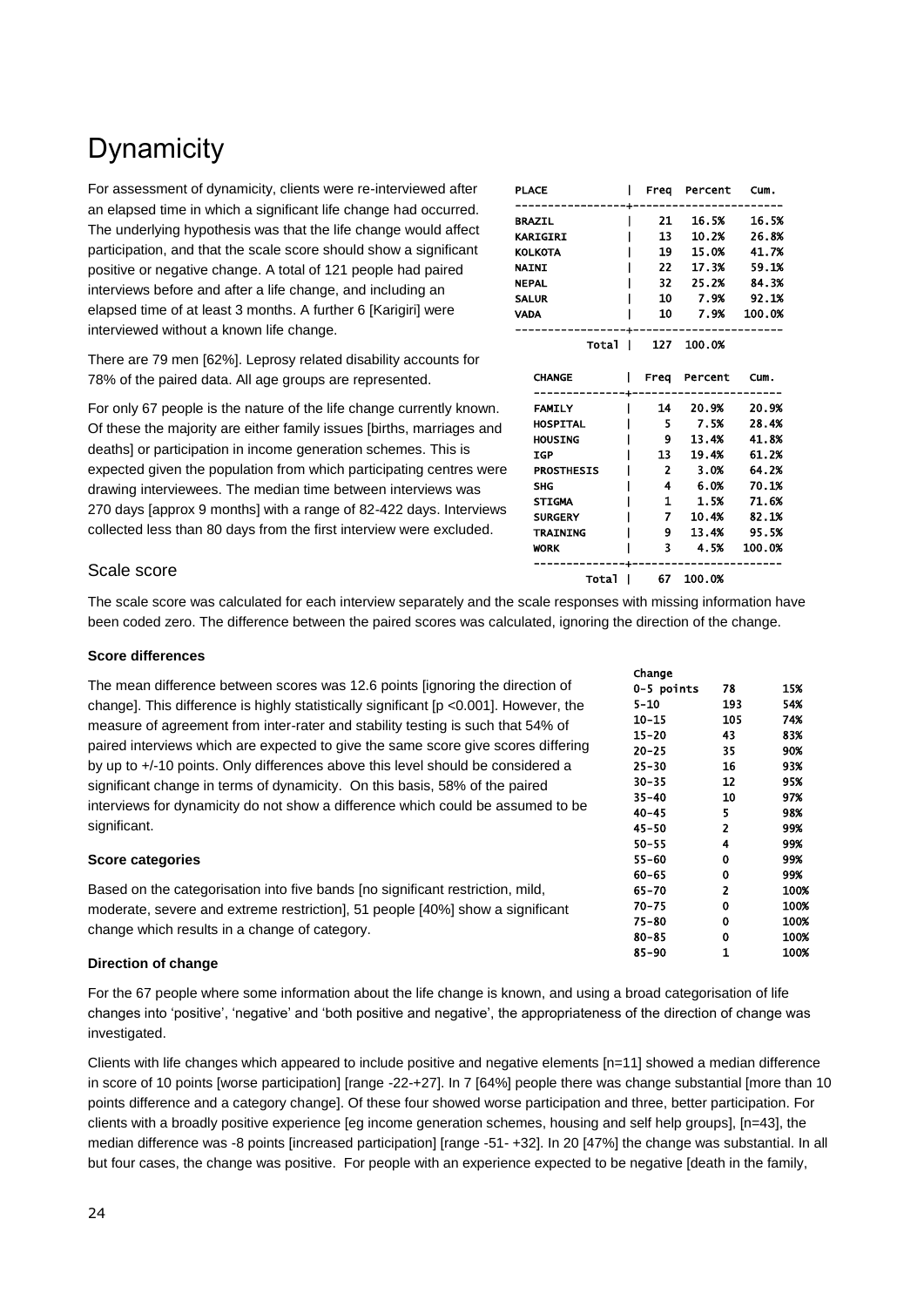stigmatisation, hospital admission], [n=13] the median change was -7 points [increased participation] [range -19-+29]. Of these, eight show a substantial change, but and six of these are in a positive direction.

### **Conclusion**

There is a statistically significant difference in scores between baseline data and post life-change data. In 42% of people this difference is greater than would be expected from variability in the interview. However, the direction of change does not consistently reflect the expectation from a gross categorisation of life changes.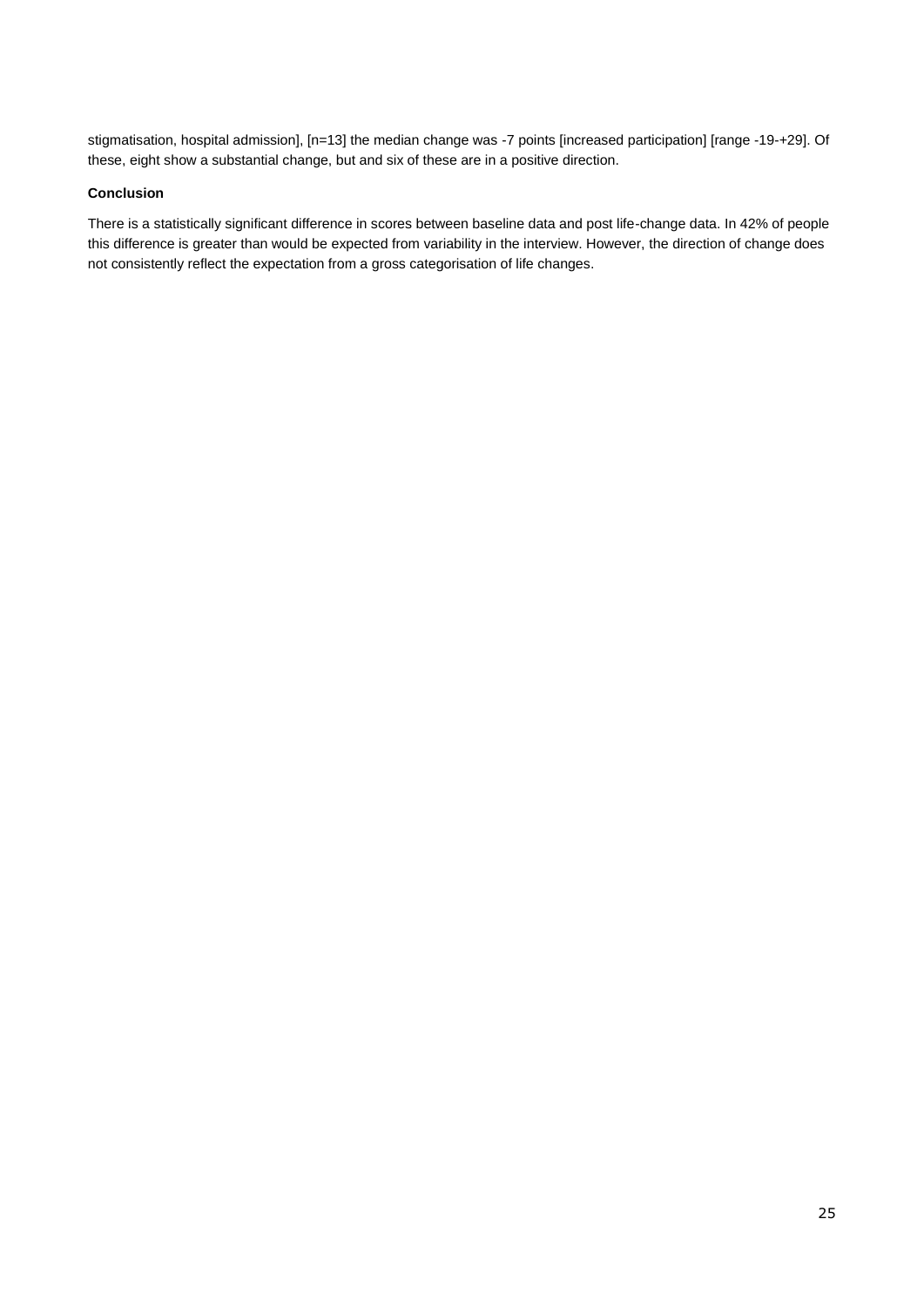## Comparison with self assessment

Each interview concluded with a self assessment of 'how life is now?' on a line marked from 0-10 with 1`0 as the most positive score. As a measure of external validity, the self assessment showed a significant negative association with the score from the P scale.

In self assessment 54 % of people indicated a change of -1 to +1. An analysis of the expected occasion to occasion variation has not been performed, but it is probable that +/-1 lies within these limits. These observations support the conclusion that the failure to see more people with a significant score change is not a reflection of the scale but of the life-change experienced.

Of these 70 people, 45 [64%] show no substantial change in P scale score [change less than 10 points or not across a category]

The difference in self-assessment was compared with the difference in scale score. Again, the data show a significant negative association, although the scatter in the data is wide [slope -2.5 ]



**Difference in self score**

## Recommendations for monitoring use

The data suggest that there is an appropriate association of change in scale score with life change. The observation that over 50% of the people experience a change is score which unlikely to be greater than the expected interview to interview variation is consistent with the self assessment where 54% of people indicated a change of -1 to +1. It is possible that the 9 month median duration of the dynamicity assessment is too short to successfully measure many participation changes. It is possible too, that the life changes that are broadly categorised as positive or negative do not have the same clear-cut impact on participation restriction as the categorisation would suggest. In addition, it is possible that we have an expectation of a greater impact of an intervention on a person's social participation than is realistic.